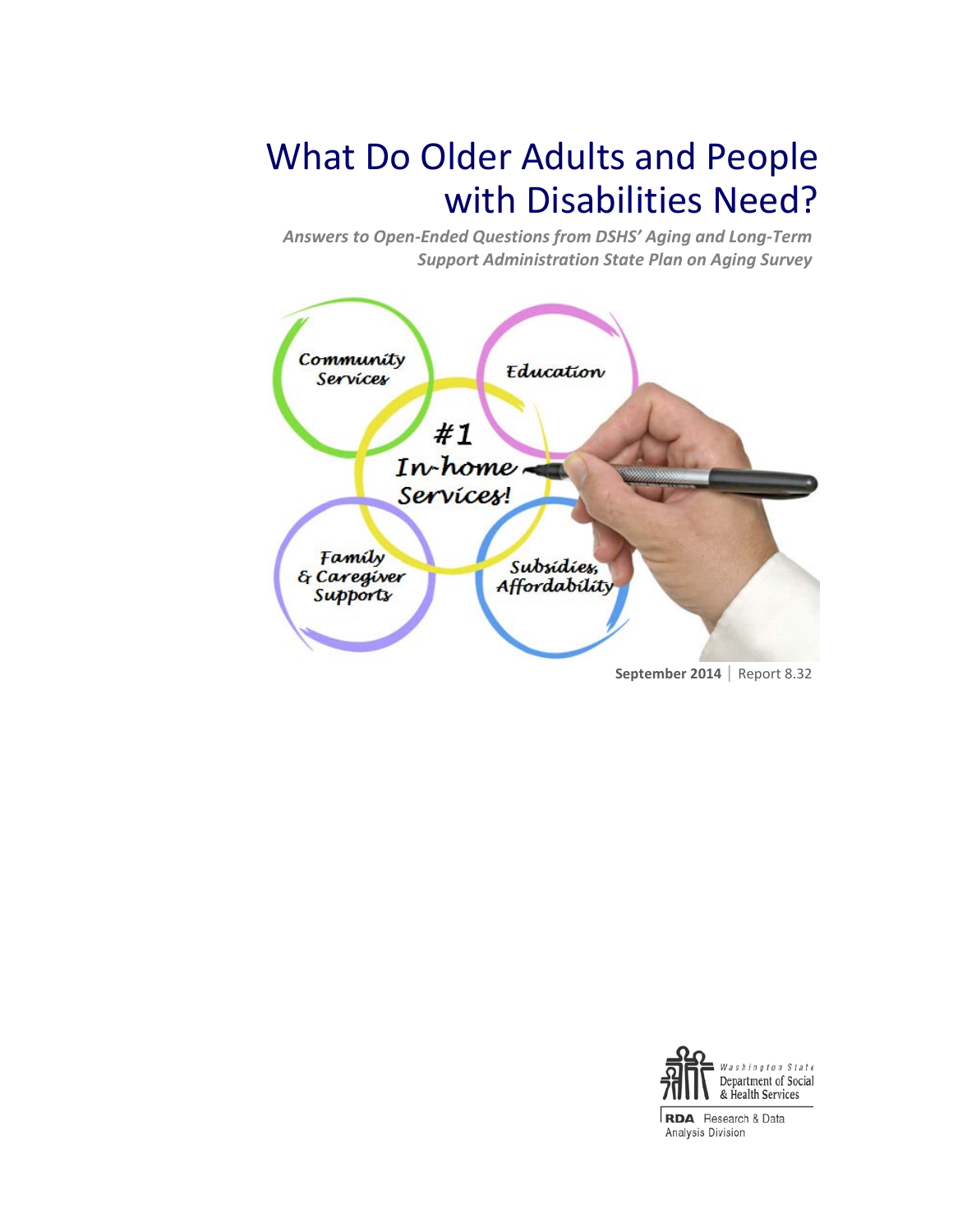# **DSHS**

WASHINGTON STATE **Department of Social and Health Services**

**Headquarters located at:** 14<sup>th</sup> and Jefferson Street Olympia, WA 98504



- Geographic Information Systems
- L Human Research Review

# **RDA**

**DSHS** Research and Data Analysis Division (RDA)

**Director:** David Mancuso, PhD e-mail: mancudc@dshs.wa.gov

14<sup>th</sup> and Jefferson Street PO Box 45204 Olympia, WA 98504-5204 360.902.0707

Order Publication: 8.32 360.902.0701

**RDA's Online Library:**

#### <http://www.dshs.wa.gov/rda/>

#### INSIDE

|                                                                 | PAGF |
|-----------------------------------------------------------------|------|
|                                                                 |      |
| Section 1 Summary: Most Frequent Answers from Potential Clients |      |
| Section 2 Summary: Most Frequent Answers from Service           |      |

### **SECTION 1**

| Q.1 If Washington State could improve services for people with<br>memory loss/Alzheimer's disease/dementia, what would be the            |  |
|------------------------------------------------------------------------------------------------------------------------------------------|--|
| <b>Q.2</b> What are the most needed programs and services that allow                                                                     |  |
| <b>Q.3</b> What other programs or services would you like to see for older                                                               |  |
| Q.4 As you age, what do you think would be the most help in                                                                              |  |
| Q.5 As you age, what is your greatest worry/fear as you think about                                                                      |  |
| <b>Q.6</b> Please provide any other comments you may have regarding the<br>needs and priorities of older persons in Washington State  14 |  |

#### **SECTION 2**

| <b>Q.1</b> If Washington State could improve services for people with<br>memory loss/Alzheimer's disease/dementia, what would be the |     |
|--------------------------------------------------------------------------------------------------------------------------------------|-----|
| <b>Q.2</b> What are the most needed programs and services that allow<br>older persons to live where they want to live?  17           |     |
| Q.3 What other programs or services would you like to see for older                                                                  |     |
| <b>Q.4</b> As you age, what do you think would be the most help in                                                                   |     |
| Q.5 As you age, what is your greatest worry/fear as you think about                                                                  |     |
| Q.6 Please provide any other comments you may have regarding the<br>needs and priorities of older persons in Washington State  21    |     |
| APPENDIX A                                                                                                                           | .22 |
|                                                                                                                                      |     |

#### **APPENDIX B**

**Narrative Responses ... <http://www.dshs.wa.gov/pdf/ms/rda/research/8/32A.pdf>**

*Report findings are presented in collaboration with Rosemary Biggins, State Unit on Aging Program Manager, DSHS Aging and Disability Services Administration*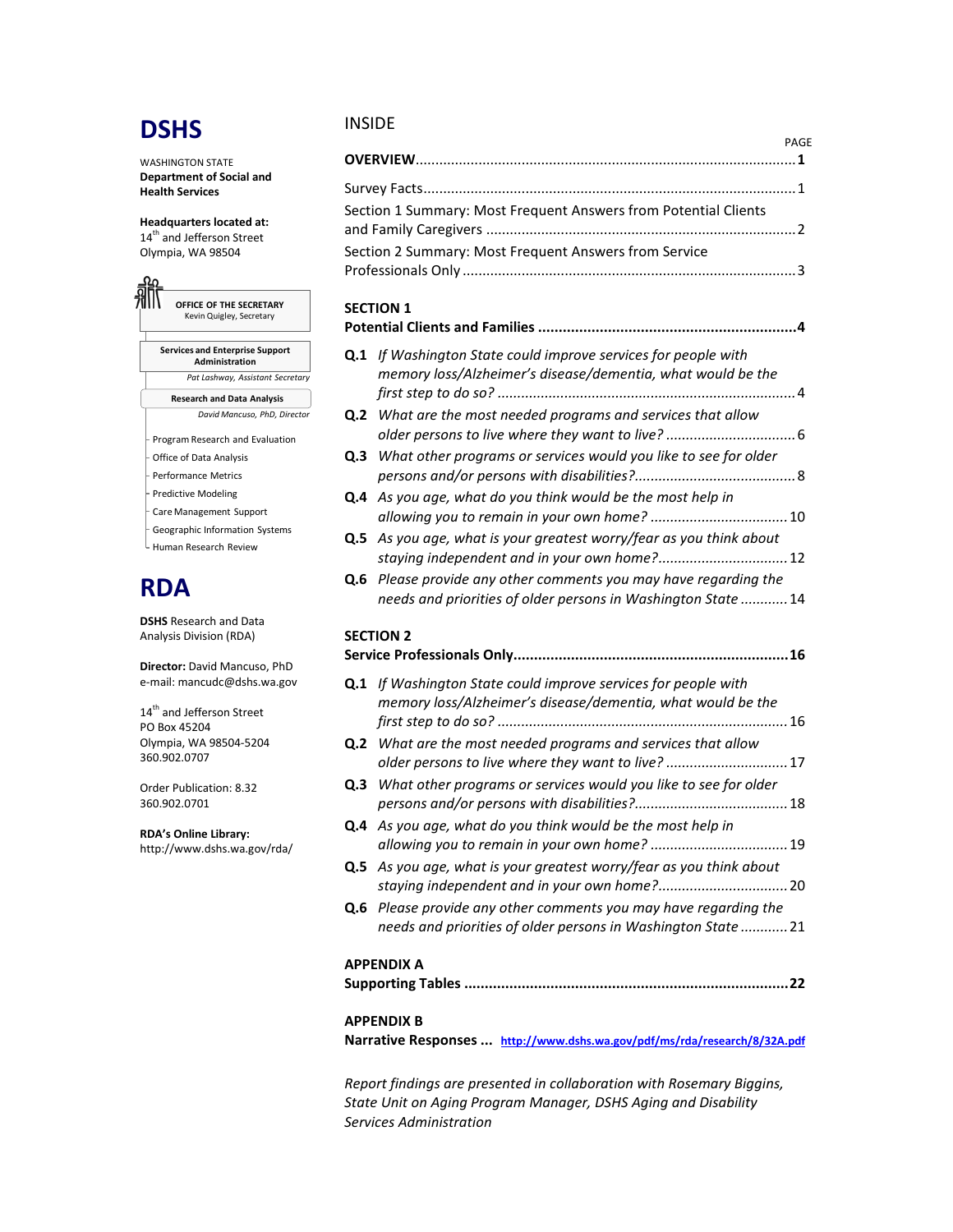

# **What Do Older Adults and People with Disabilities Need?**

ANSWERS TO OPEN-ENDED QUESTIONS FROM ALTSA STATE PLAN ON AGING SURVEY

Liz Kohlenberg, PhD . Nancy K. Raiha, PhD . Barbara Felver, MES, MPA *In collaboration with Rosemary Biggins, State Unit on Aging Program Manager, DSHS Aging and Disability Services Administration*

HIS REPORT discusses the worries, fears, plans, and program desires revealed in a survey of THIS REPORT discusses the worries, fears, plans, and program desires revealed in a survey of Washington State residents who are aging and/or living with disabilities, and their caregivers.

The survey reveals that people know they will not always be able to care for themselves and their present homes. They plan to modify or downsize their homes when needed. They worry about isolation, boredom and lack of meaningful activities when they can no longer drive. They worry about not being able to find or afford trustworthy caregivers in the home. They fear being alone and needing help in an emergency – and they fear losing their homes, independence and privacy if they need assisted living. They long for closeness to their families – and they fear both burdening them and being neglected or exploited by them. Most of all, they fear the loss of control, independence and ability to make their own care decisions if their cognitive abilities and memories decline.

The program desires of respondents are clear responses to these fears and concerns. They would like help with home modifications for safety, with routine home, yard maintenance, and meals, and with transportation to both needed appointments and community activities when they can no longer drive. They would like to choose and pay for their own caregivers in their own homes, keep their pets near them, and have enough in-home care hours to assure safety. They would like respite, support and education for family caregivers. They would like advocates to assist in their care decisions, particularly assisted living decisions, and people to help them pay bills and manage medical paperwork. They would like to be part of family, friend, and community networks of care.

### **Survey Facts**

The report draws on a content analysis of all the responses to six open-ended questions from a July 2014 survey conducted by the DSHS Aging and Long Term Services Administration (ALTSA). It was distributed both on-line and on paper, through Home and Community Services field offices and Area Agencies on Aging. 1,607 people answered at least one survey question – but only about half answered one or more of the open-ended questions that form this report.



**SECTION 1** discusses answers from "potential clients and family caregivers" – mostly people sixty or older, and/or with disabilities, and/or family caregivers (paid or unpaid). Many were **both** potential clients and caregivers. About four out of five respondents were in this group.

**SECTION 2** discusses answers from the remaining one in five respondents – younger, non-disabled aging and disability professionals who were not caring for family members.

**APPENDIX A** shows the supporting content analysis tables for all six questions.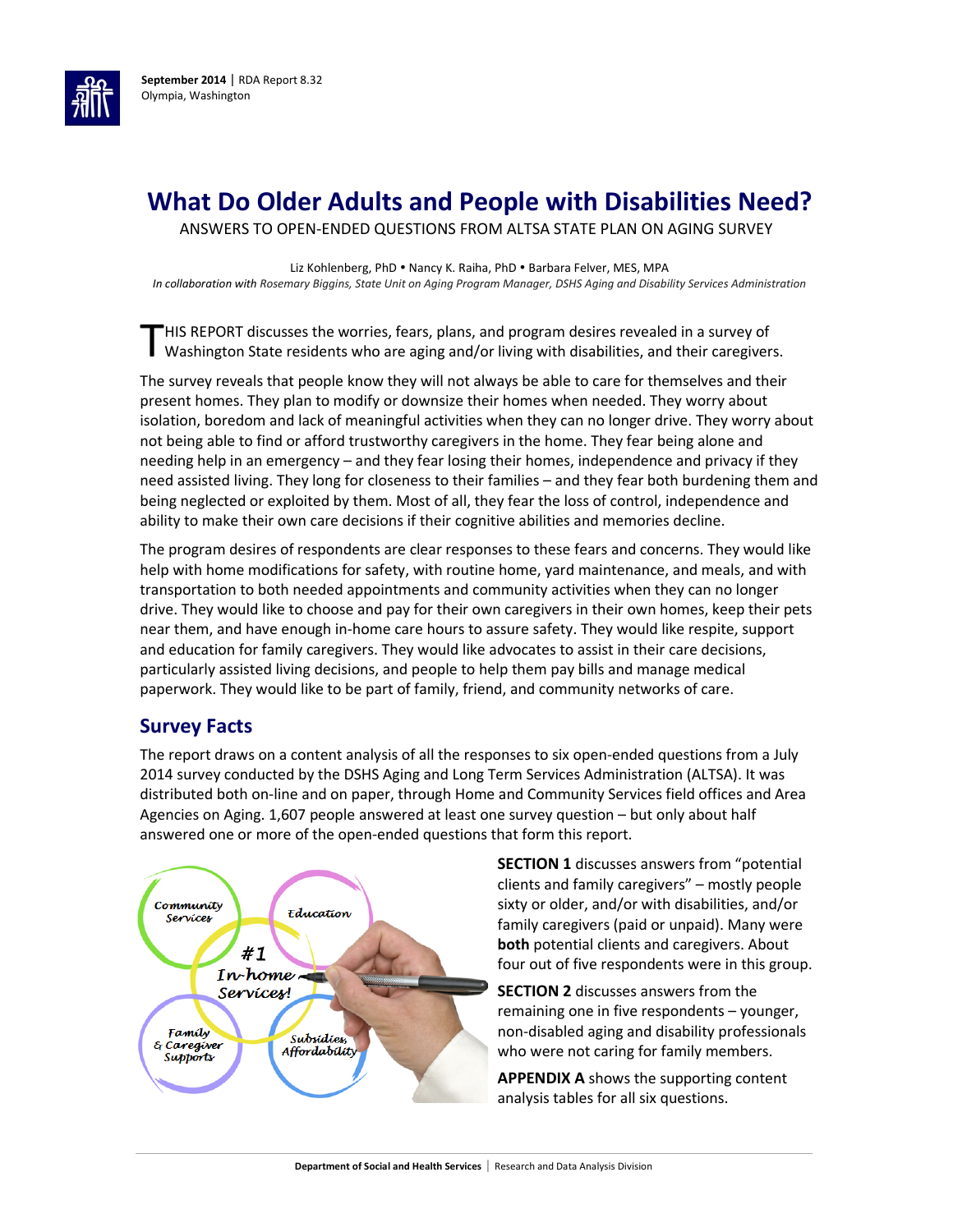### **SECTION 1 SUMMARY**

### **Most Frequent Answers from Potential Clients and Family Caregivers**

### **1.** *If Washington State could improve services for people with memory loss or Alzheimer's disease/ dementia, what would be the best first step? (n = 539)*

- Education (for caregivers, families, professionals and the public) **35%**
- Family and caregiver supports (respite, education) **21%**
- Community services (earlier diagnosis, adult day programs) **19%**
- Cost, affordability, funding and subsidy issues **19%**
- **2.** *What are the most needed programs and services that allow older persons to live where they want to live? (n = 668)*
	- In-home supports (caregivers, chore workers, meals, visits from providers) **63%**
	- Transportation **22%**
	- Community services (recreation and social, adult day programs) **20%**
- **3.** *What other programs or services would you like to see for older persons and/or persons with disabilities? (n = 512)*
	- Community services (recreation, social) **47%**
	- In-home supports (caregivers) **22%**
	- Good service planning and choices **15%**
- **4.** *As you age, what do you think would be the most help in allowing you to remain in your own home? (n = 609)*
	- In-home supports (caregivers, chore workers, meals, home modifications) **69%**
	- Community services (family and friend network to help) **23%**
	- Good service planning and choices **17%**
	- More and better transportation **16%**
- **5.** *As you age, what is your greatest worry/fear as you think about staying independent and in your own home? (n = 692)*
	- Not having enough money for life and services **26%**
	- Being alone, isolated, lonely **14%**
	- Finding good, reliable, trustworthy caregivers **13%**
- **6.** *Please provide any other comments you may have regarding the needs and priorities of older persons in Washington State. (n = 343)*
	- Community services (activities that are social, fun, feel worthwhile) **28%**
	- Cost, affordability, funding and subsidy issues **28%**
	- Good service planning and choice **15%**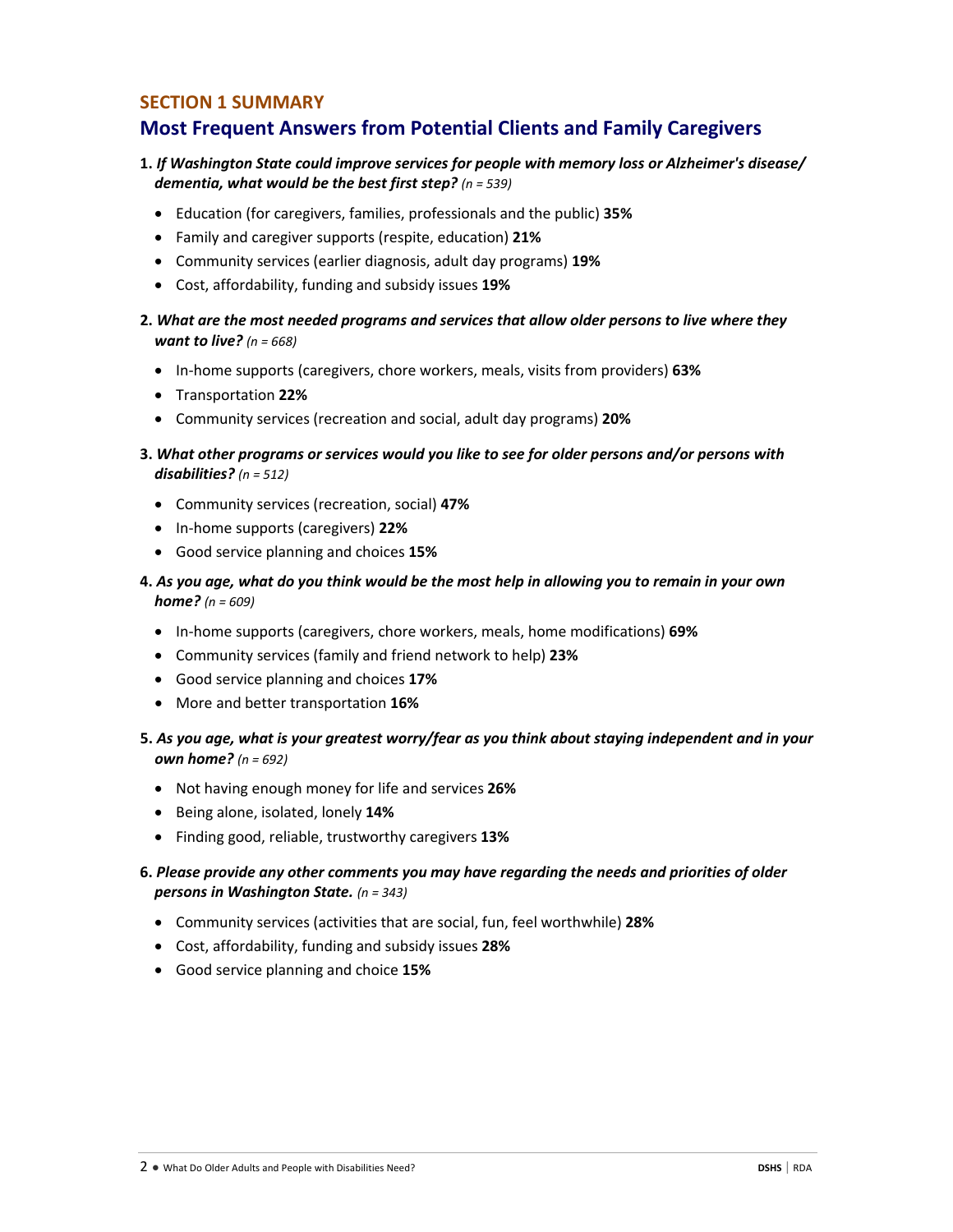### **SECTION 2 SUMMARY**

### **Most Frequent Answers from Service Professionals Only**

### **1.** *If Washington State could improve services for people with memory loss or Alzheimer's disease/dementia, what would be the best first step to do so? (n = 102)*

- Education (for caregivers, families, professionals and the public) **46%**
- Cost, affordability, funding and subsidy issues **23%**
- Family and caregiver supports (respite, education) **21%**
- **2.** *What are the most needed programs and services that allow older persons to live where they want to live? (n = 119)*
	- In-home supports (caregivers, chore workers, meals, visits from providers) **70%**
	- Community services (recreation and social, adult day programs) **21%**
	- Transportation **18%**
- **3.** *What other programs or services would you like to see for older persons and/or persons with disabilities? (n = 98)*
	- Community services (recreation, social) **48%**
	- In-home supports **20%**
	- Cost, affordability, funding and subsidy issues **14%**
- **4.** *As you age, what do you think would be the most help in allowing you to remain in your own home? (n = 123)*
	- In-home supports (caregivers, chore workers, meals, home modifications) **63%**
	- Community services (family and friend network to help) **20%**
	- Good service planning and choices **19%**
- **5.** *As you age, what is your greatest worry/fear as you think about staying independent and in your own home? (n = 105)*
	- Not having enough money for life and services **29%**
	- Finding good, reliable, trustworthy caregivers **20%**
	- Being alone, isolated, lonely, losing friends **13%**
- **6.** *Please provide any other comments you may have regarding the needs and priorities of older persons in Washington State***.** *(n = 55)*
	- Cost, affordability, funding and subsidy issues **29%**
	- In-home Supports **27%**
	- Community Services **25%**

The answers given by aging and disability service professionals were similar to those of the potential clients and family caregivers – but there were some themes that emerged more strongly among the professional group. Cost, affordability, funding and subsidy issues were a stronger focus for service professionals. The professional group was also more concerned about system failures and service cuts, about the ability to keep trusted caregivers, and about abuse, neglect and exploitation.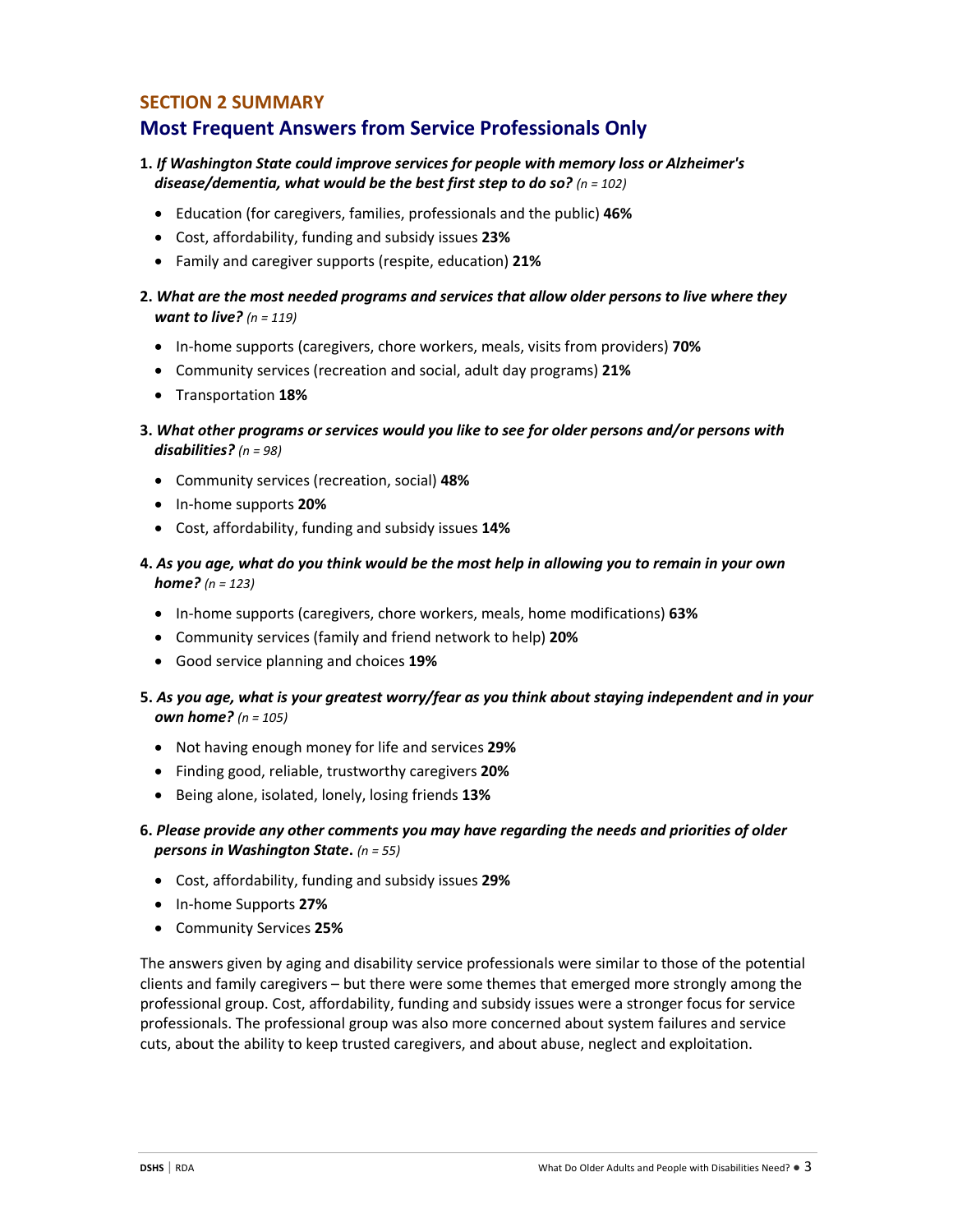# **SECTION 1 Potential Clients and Families**

# **Q.1 If Washington State could improve services for people with memory loss/Alzheimer's disease/dementia, what would be the first step to do so?**

539 people answered this question. Education (for caregivers, families, professional and the public) and increased support for family caregivers were the strongest emphases in their answers.

#### *Over one in three people (35%) recommended expanded education and training—to patients and families (19%), health and human service professionals (8%), and the public (6%).*

- "To help family members with education, findings, outside help."
- "Educate people. This type of problem is very hard on the person inflicted. The worst thing to do is not know how to react. Understanding is key."
- "Get physicians, nurse practitioners, primary care providers up to speed about dementia and resources available for patients and care givers."
- "Professional and on-going education on dementia is key: what it is and how to work with individuals diagnosed and with the care partners. Too many providers consider themselves experts on dementia, when they are not. It takes on-going and evidence-based trainings, provided by true experts in the field (with a proven track record) to stay on top of the latest in this ever-evolving arena."
- "We need a great deal more education and awareness on this disease. There is much misunderstanding about the illness and the toll it takes on the caregivers."
- "Education to the 30-55 year olds, as they will be the ones caring for their parents."

#### *Over one in five people (21%) discussed family involvement, support, and respite.*

- "Help for caregivers. Respite care, chore services. The isolation of caregivers and the elderly is terrible. Life shouldn't revolve around illness … so support groups are helpful."
- "Support and help the spouse/caregiver from the onset of the illness until the patient needs to be institutionalized."
- "Provide help for the caregivers. It is draining on them, and frustrating to have their loved one "gone". Their body is there, but their mind is gone along with the person they used to be."
- "Family caregiver supports, including respite; In-home personal care; In-home chore services. The above items are needed in order for the caregiver to be able to keep their loved one at home."

### *Almost one in five people (19%) suggested that added funding would be needed, including increases in caregiver hours, increased rates for specialized facilities and more help for families.*

- "Help with access to secured and unsecured facilities, rates are too low and people are not accepted when on Medicaid."
- "Improve capacity for increased hours of personal care-so clients can benefit from routine in their own homes, as long as possible."
- "Giving caregivers more hours and pay to deal with clients before it gets to nursing home facilities (only as a last resort)."

#### *Almost one in five people (19%) suggested expanded community services, particularly adult day programs and earlier screening and diagnosis.*

- "Greater access to adult day programs that are affordable, supportive and provide respite at the same time!"
- "Increase reimbursement for adult day services and consider changing from "day" to "hour."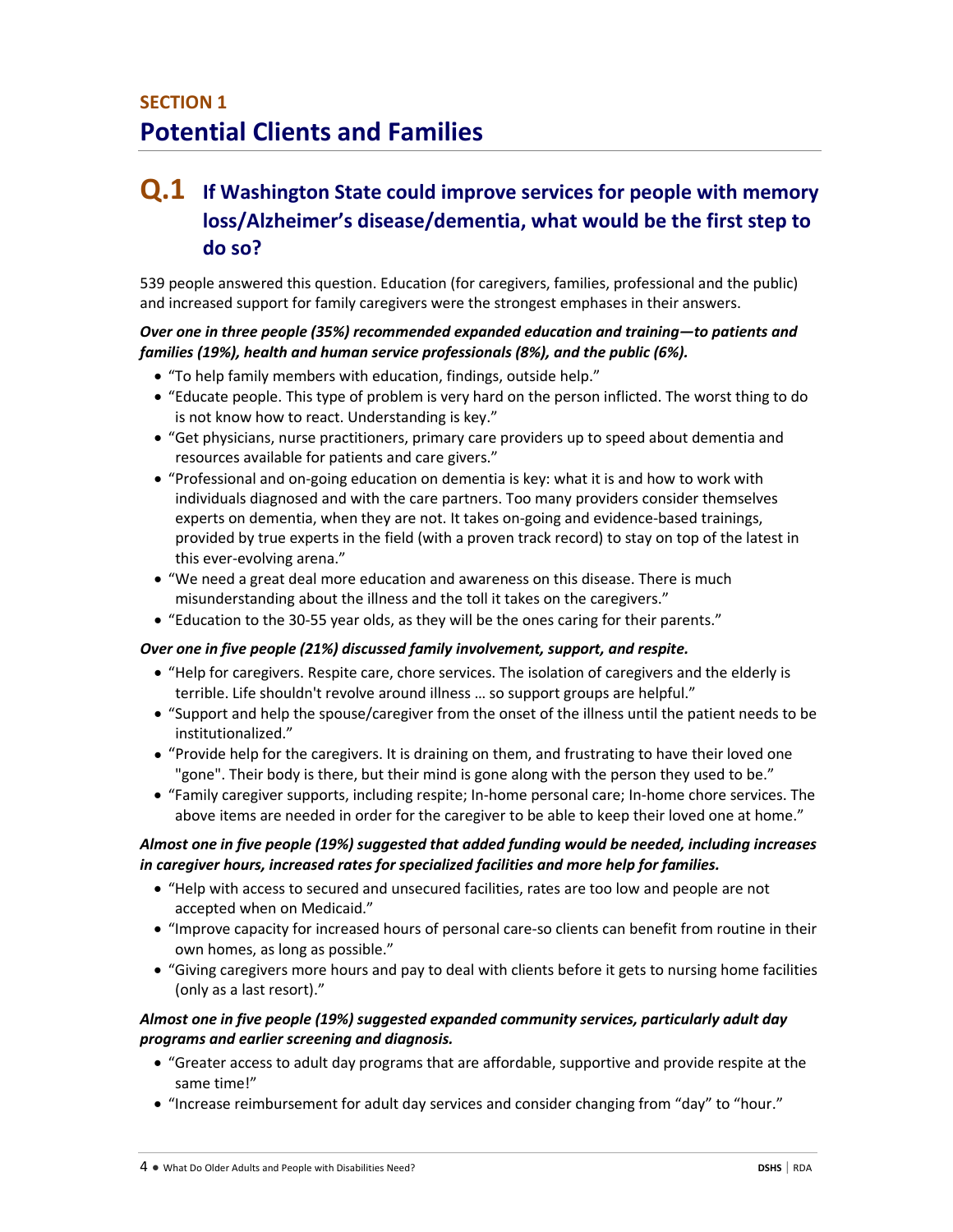- "Provide rural communities with adult day care programs in a hub."
- "Early diagnosis and family education about what to do to address disease progression."

*Less frequent community suggestions included prevention, more memory loss programs, more research, and better health and mental health care.*

#### *17% suggested in-home services, particularly caregiving and chore services.*

- "One-on-one caregivers. I take care of my mother and can't imagine not having someone with her at all times."
- "Allow people to get in-home services that are more chore-like than personal care—many are frail/forgetful and can't do chores but can physically take care of themselves."
- "Trained live-in assistance program that offers room, board & small stipend in exchange for care."

#### *13% suggested improved service planning and case management.*

- "Make the process easier. There is so much financial and medical paperwork. Some people are more friendly and helpful than other people."
- "Memory Loss Navigator for services available for family."
- "Use media to make sure individuals know what is available and how to access them. A single phone number and email address for help would be perfect."

#### *9% suggested need for more assisted living facilities for persons with memory loss—particularly ones accepting Medicaid reimbursement—and closing down poor ones.*

*Eleven people discussed treating people with respect and dignity, serving them in their own language and culture and in an accessible manner, or ensuring service availability in rural areas. Three people mentioned protection from abuse and nine asked for better quality assurance and program monitoring. Three people suggested closing down nursing homes.*

*26 people assumed that a new state plan was needed (probably in response to an earlier fixedresponse question about a new state plan) and suggested ways to gather information, build public support and estimate the prevalence of dementia and memory loss.*

### **Q.1 If Washington State could improve services for people with memory loss/Alzheimer's disease/dementia, what would be the best first step to do so?** *TOTAL = 539*

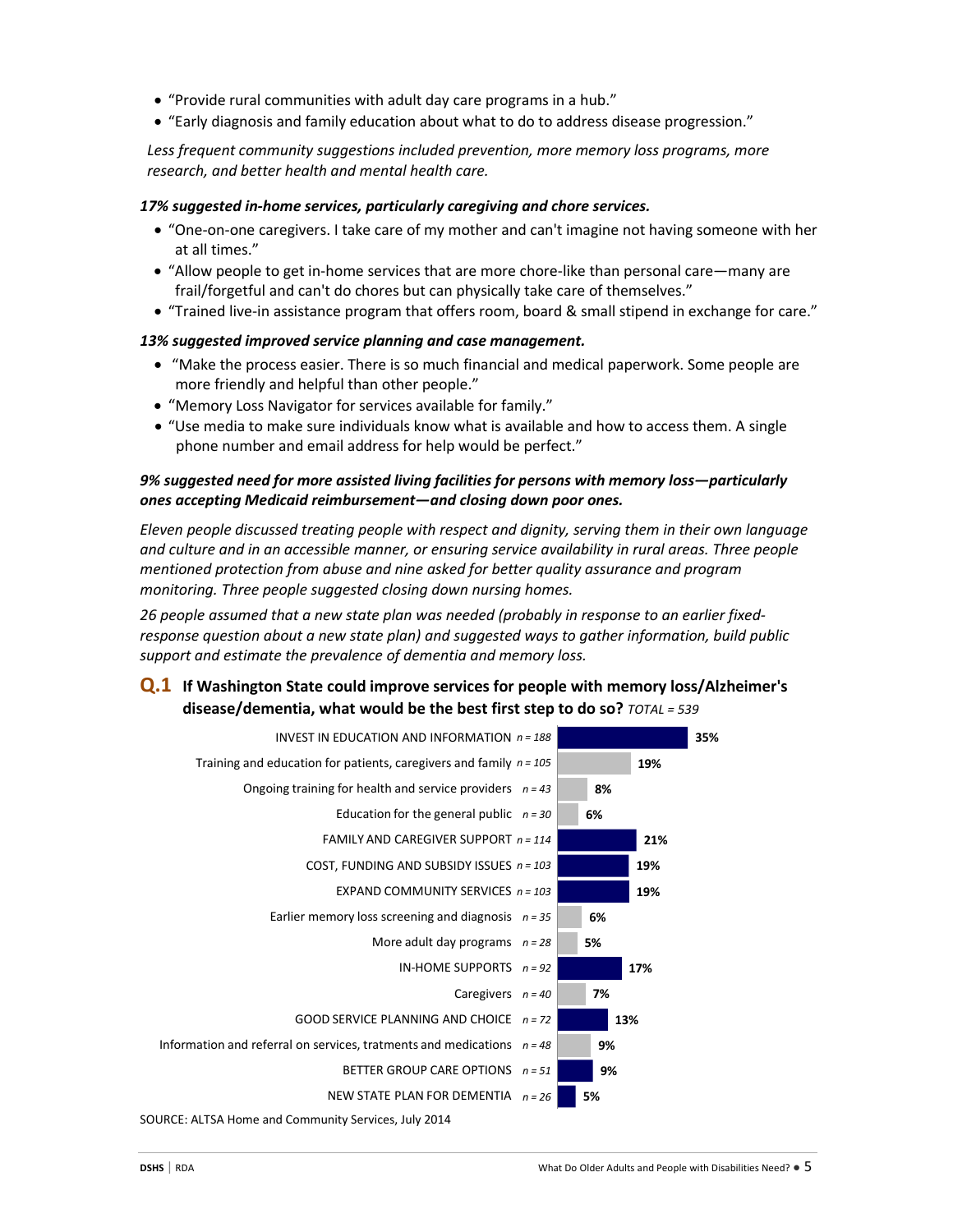# **Q.2 What are the most needed programs and services that allow older persons to live where they want to live?**

668 people answered this question. In-home services, transportation and community services were the strongest emphases in their answers.

#### *Almost two in three people (63%) suggested one or more In-home supports. Most frequent ideas were well-trained, trustworthy caregivers, help managing house chores and home-delivered meals.*

- "In-home caregivers who love what they do."
- "Having a caregiver with the knowledge to take care of me."
- "Trustworthy caregiver support."
- "Sustainable in-home services, such as Elders Caring for Elders."
- "Help with bathing, dressing, and medication management."
- "Assistance in daily household chores—cooking, cleaning and companionship."
- "Someone to come and do handyman work, like repair things."
- "In home care that fluctuates with the increasing or decreasing needs as they present themselves."
- "Well trained, qualified in-home care, a means to help elderly understand when they are unable to drive a car any longer, take care of meals, take medications, clean house, do yard work."
- "Help in home and regular visits to home by persons who can evaluate the quality of life there."

*Less frequent home-care suggestions included in-home visits from medical professionals and case managers; company and social interaction; safety checks; medication management; dementia programs; home monitoring; safety checks and pet care.*

#### *Over one in five people (22%) discussed transportation improvements.*

- "Transportation is the key to remaining at home when we can no longer drive."
- "For rural areas we need more allotted miles per month!"
- "Transportation to all services including social. I want to visit my friend of 50 years—there should be transportation for that!"

### *One in five people (20%) suggested one or more community services. Most frequent were company, social interaction, friends, activities and recreation and adult day centers.*

- "Social/community activities for them to interact."
- "Social outlets within a reasonable distance—maybe a group that rotates areas."
- "As caregiver to my wife, I am finding the adult day center most helpful."
- "Adult day centers with trained and knowledgeable staff, not just 'baby sitters'."
- "Adult Daycare is indispensable. The programs should be expanded, they are much cheaper then long-term care, but they seem be getting cut left and right, if they exist at all."

*Less frequent community care suggestions included: group meals, meal planning and nutrition classes, shopping, medical and health care improvements, exercise and fitness, financial assistance and billpaying, pre-planning for old age, mental health, support groups, senior centers, pet care, legal services, and memory care programs.*

#### *17% suggested some form of financial assistance—including grants, expansions of paid services or low-income subsidies.*

- "Fiscal assistance to pay for needed services."
- "More affordable housing close to services, shopping, parks and transportation."
- "More in-home care hours—current amounts don't keep people in their homes safely."
- "Case management, funding for low income housing choices and transportation for people who can no longer drive."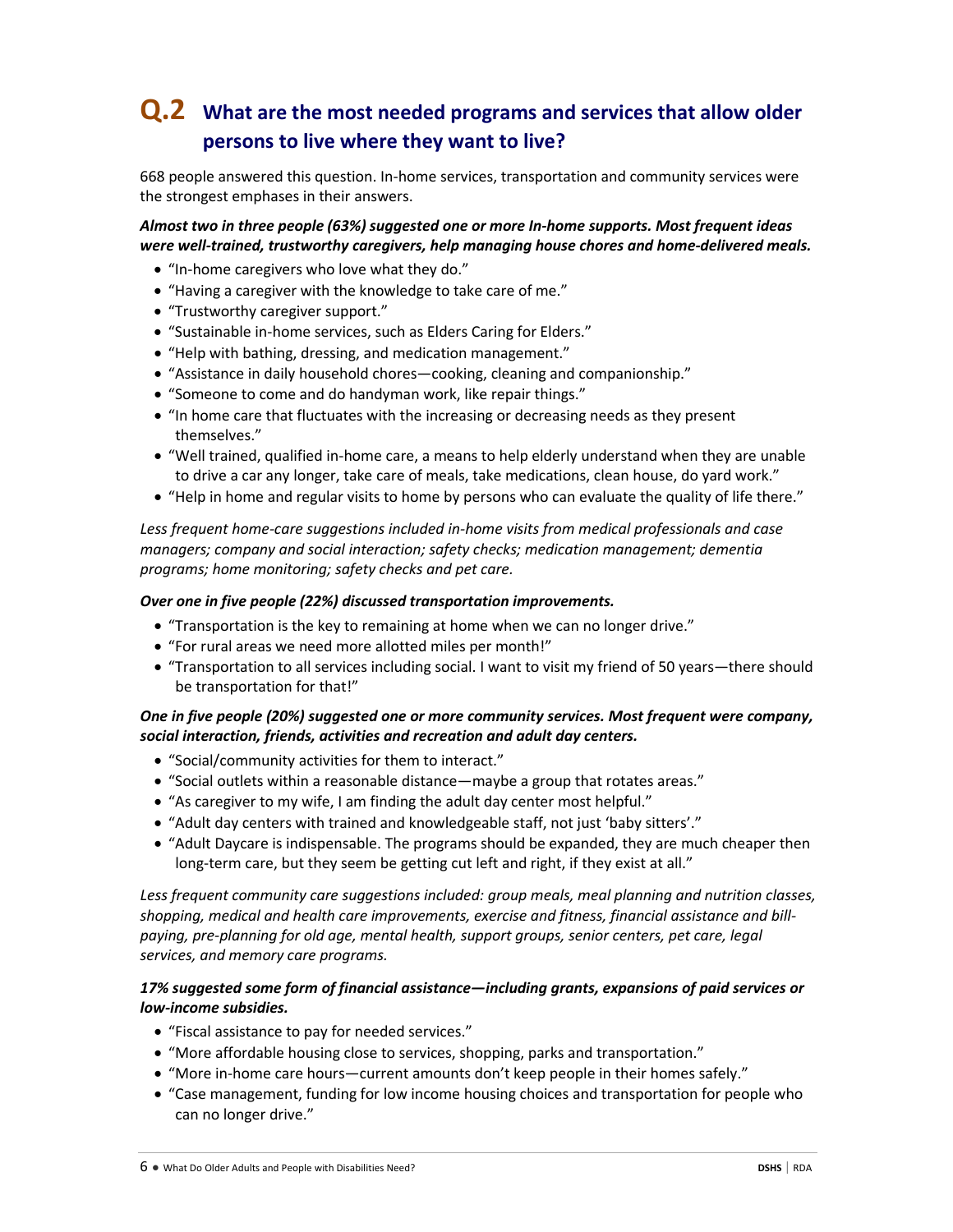#### *13% discussed needed changes in learning about, choosing, authorizing and managing services while respecting the individual's independence and rights.*

- "First they or their caregivers need to know where to find help or what is available."
- "They need someone to coordinate services for the person and family."
- "COPES—and case managers or social workers that work TOGETHER, a one-stop shop."
- "Independent living skills to re-establish that the individual is in charge of their life."

#### *13% discussed services to family caregivers.*

- "Mental health support for the caregiver."
- "Respite for the family."
- "Educate the family how to handle a person with dementia."

#### *6% discussed improvements in safety and accessibility.*

- "Modify homes so people can remain there as long as possible."
- "Emergency alert monitors that are worn on the person."

#### *5% discussed the need for more or better assisted living facilities.*

- "Adult family home to age in place with a care team."
- "Availability of more adult family homes and assisted livings."

*12 people discussed treating people with respect and dignity, in their own language, in an accessible manner. Four mentioned protection from abuse.*

### **Q.2 What are the most needed programs and services that allow older persons to live where they want to live?** *In-home services, transportation and community services were most often suggested. TOTAL = 668*

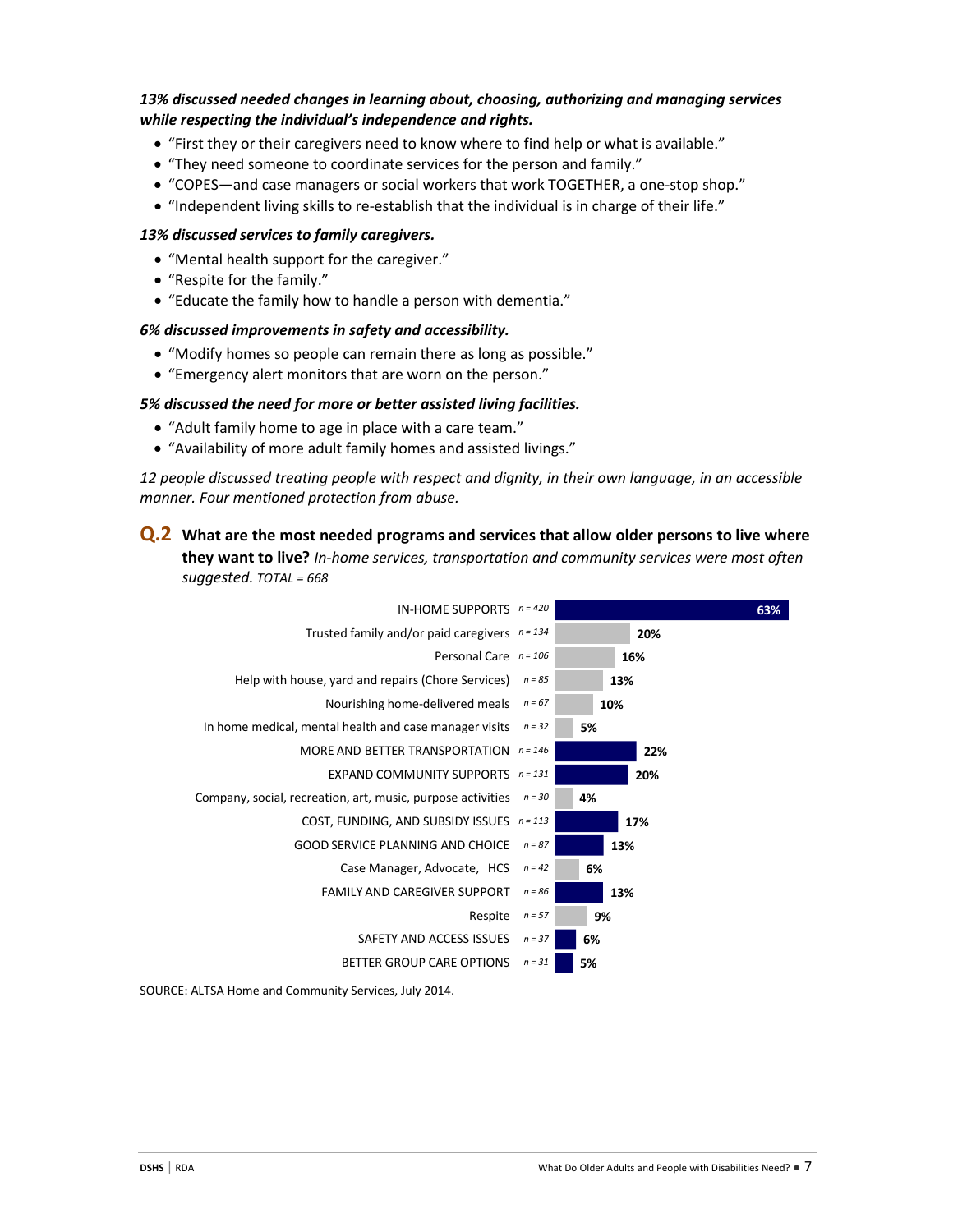# **Q.3 What other programs or services would you like to see for older persons and/or persons with disabilities?**

512 people answered this question. Social interaction, recreation, fitness and community engagement were the strongest emphasis in their answers.

*Community services were suggested by almost one in two people (47%). Most frequent ideas were the importance of company, interaction, recreation and activities that made people feel useful (22%). Also frequently mentioned were fitness, gentle exercise and adult day programs (6%)*

- "Programs/services that connect people to the arts and music."
- "Converting senior centers to "intergenerational" centers of learning, crafting and activity."
- "More safe places for older adults to gather and socialize, more ways for older adults and adults with disabilities to be useful."
- "Opportunities for older persons to become/stay actively involved in community concerns and/or opportunities for 'late-life-learning'."
- "Maybe a friend for life program, a match up with a youth person who visits a couple times a week through a school program or pet companion at home. Stop the isolation."
- "Recreational facilitator—so many seniors have limited mobility and can't get out much, many are lonely and depressed."
- "Lists of social opportunities in area appropriate for age group and levels of disabilities."
- "Community engagement programming (movie nights, volunteer opportunities for people with dementia) and social events (momentia movement)."
- "Jobs and social activities for people with disabilities."
- "Some type of youth volunteer/mentorship program that gives elderly persons a chance to pass on their knowledge and life lessons to the next generation and feel a sense of community as well as a sense of contribution to their society."
- "Self-care education and exercise programs."
- "Exercise programs, affordable gym memberships."
- "Lists of light exercise opportunities for older person and care giver."
- "More emphasis on healthy living, including activities."
- "More exercise options for people in chairs."

Less frequent community care suggestions included: healthy group meals, meal planning and nutrition *classes, shopping help, medical and health care improvements, financial assistance and bill-paying, pre-planning for old age, mental health, Books on Wheels, outdoor outings, support groups, senior centers, pet care, legal services, and memory care programs.*

• "Increased access to mental health and chemical dependency programs. Programs such as Project Pride short term case management and Catholic Community Services low-cost counseling services are no longer available and this has been a large loss."

#### *One in five (22%) included at least one In-home service. Most frequently mentioned were trusted paid and family caregivers and personal care workers (6%).*

- "The ability to hire a friend or family member to help you with personal care at home."
- "Caregivers."
- "Extensive 1:1 companionship services, implemented by caregivers."
- "Tele-health programs that allow seniors and their caregivers to monitor health issues without having to leave to see an MD."

#### *Good service planning, particularly around information and referral, was suggested by 15%.*

• "More info getting out there. So many people don't know where and how to find help."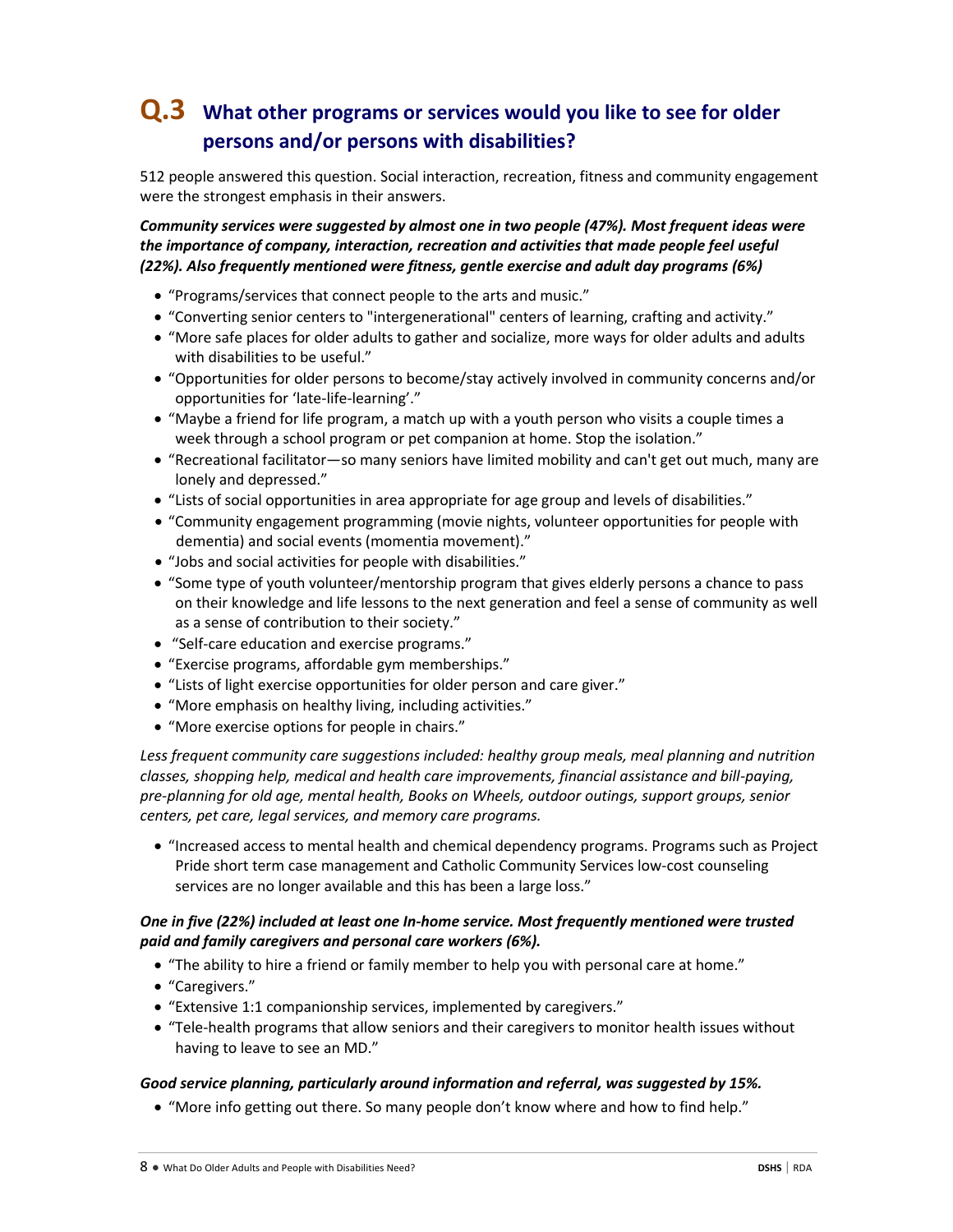- "Make programs more available and accessible, a better informed client base."
- "Support for care managers who know my needs, the resources available to me, and help in accessing and paying for needed services."
- "Client advocacy, and a navigator."

#### *Transportation, often to facilitate community activities, was suggested by 14%.*

- "A program that meets their needs for getting to appointments, personal services such as getting their hair taken care of and feel like they are human beings."
- "Community access that takes clients out to do something fun—movies, bowling, etc."
- "Senior centers with transportation provided with a variety of activities."

#### *Financial assistance, subsidies or funding increases was suggested by 12%*

- "Additional funding from the Legislature for the 14,000 people with developmental disabilities on the wait list for services!"
- "Cash to pay for specialized equipment and services, access to adaptive technology."
- "It would greatly help if spouses who are care givers could be paid—ease our financial burden."

#### *Supports to family caregivers was discussed by 11%.*

- "Support groups in different languages for the elder and their families, especially for dementia."
- "More education directed to family members and the social network."
- "Regular respite for family caregivers."

*26 people discussed improved safety and access. 20 people discussed treating people with respect and dignity, in their own language, in an accessible manner. 16 people suggested improved group care. Six discussed services in rural areas. Six mentioned protection from abuse.*

### **Q.3 What other programs or services would you like to see for older persons and/or persons with disabilities?** *Community, social activities, in-home and transportation were most often suggested. TOTAL = 512*

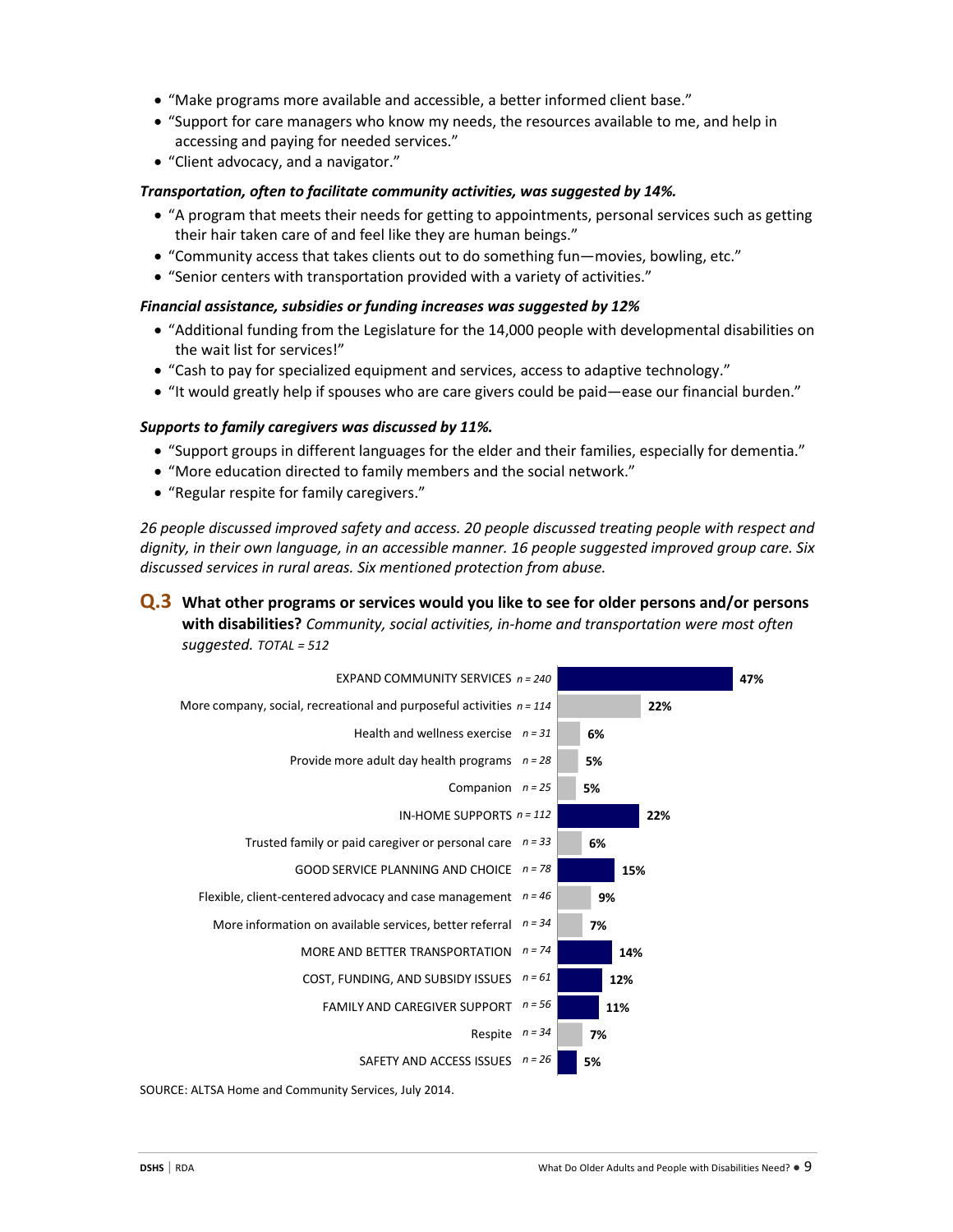# **Q.4 As you age, what do you think would be the most help in allowing you to remain in your own home?**

609 people answered this question. Almost seven in ten (69%) suggested in-home supports (frequent mentions were caregivers, chore workers, home modifications or downsizing, and home-delivered meals). Community supports were also suggested, especially local networks of family and/or friends.

#### *Almost seven in ten people (69%) included at least one In-home support. Most frequent were:*

#### *Well-trained, reliable and trustworthy caregivers, both from the family and outside (22%).*

- "Having a qualified caregivers take care of me."
- "Continuity in caregivers, supportive living partners in the home."
- "Reliable caregivers. Definition of reliable caregivers: they come on time every time they are scheduled to come, they do all of the tasks they are scheduled to do, they speak English (in my case) and they make reasonable accommodations for my disabilities, just like they would have to do in any other job."

#### *Help managing daily and occasional chores around the house and yard (22%).*

- "In-home assistance such as housekeeping, laundry, shopping, cooking."
- "Help with yard work, housework and maintenance of my home."
- "Help with housework, yard work, snow removal."

#### *Home modifications or downsizing (11%).*

- "Get my home more disabled friendly. Doors, ramps installed."
- "Preparing my home so that I can live on one floor if stairs become an issue."
- "Maybe folks need help transitioning to smaller living situations, less square footage, but with support services nearby. We need small villages or something like that."
- "Downsizing to a manageable place for my capabilities."

#### *Home-delivered meals (10%).*

*Less frequent home-care suggestions included safety and oversight checks and medication management.* 

#### *One or more types of community services were suggested by over one in five people (23%). A strong theme in the comments was the importance of local friend and family networks (7%).*

- "Friends, family, connection to my community and having pets to love me always."
- "A family-style provision of care, with a support network that helps with care needs."
- "A community of friends and helpers to care for me and for me to care for. Possibly room-mate matching as I become less able to care for myself."
- "I would have family members close by to assist me, and be with me."
- "Getting a couple of friends to move in and we all share the costs and have each other to bounce off of."
- "Nearby family members who, supported by the system as needed, can provide long-term care."
- "Having family and friends close by for companionship, and trustworthy, intelligent caregivers available for tasks that I could no longer safely perform."
- "The Village Model."

*Other community supports mentioned included adult day programs, wellness activities, recreation and social events, planning for aging, legal help, financial planning and bill-paying, good health care, mental health care, support groups, and senior centers.*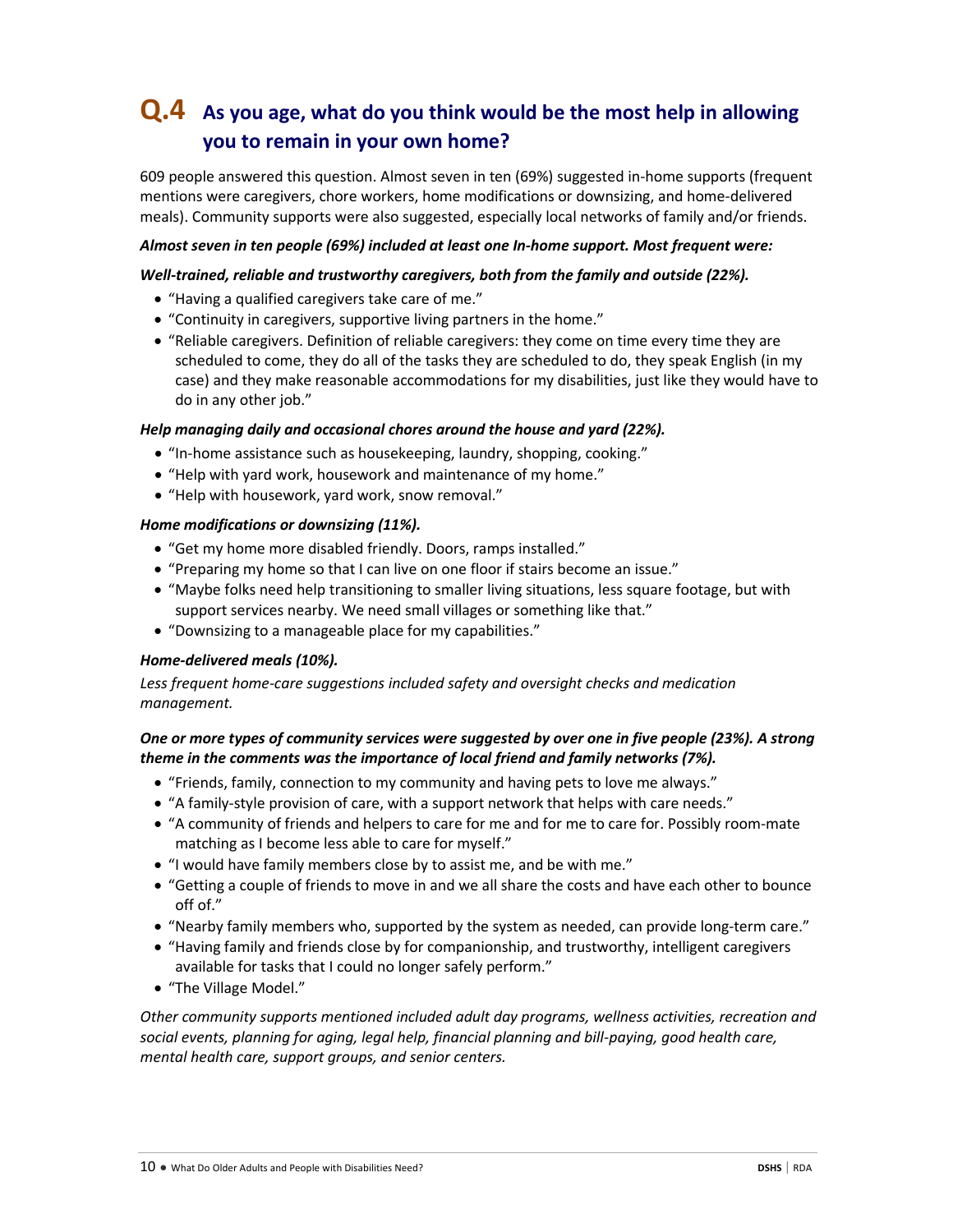#### *17% discussed needed changes in learning about, choosing, authorizing and managing services while respecting the individual's choices and understanding their capabilities.*

- "Staying empowered to make my own choices."
- "Having someone to help me set things up for my care according to my medical needs and mentality."
- "Flexible specific care to the changing needs either increasing or decreasing in intensity."
- "Having someone to help develop a plan would be the best service and an individual to contact if a problem arises."
- "Being treated with dignity and respect and being included in the decision making within the confines of my mental state at the time the decision making is being done."

#### *16% included transportation in their lists of what would be needed.*

- "I may in time need access to a ride to the doctor's office, grocery store or ...."
- "Access to easy, affordable transportation."
- "Inexpensive transportation and easy access to bus routes."

#### *Financial issues were discussed by 16%, often in relation to housing and medical costs.*

- "Financial planning. Allowing me to afford the services designed to help me stay at home or live where I'd like to."
- "Financial planning—I am struggling paying bills each month & am not always aware what help is available."
- "COPES in home with housing and medical expenses of the well spouse taken into consideration. I want a budget where I can decide what spouse and I need so that I can continue to pay for home expenses and care for spouse."
- "A safe environment, low cost housing and utilities, neighborhood safety, family and friends."
- "Be able to secure affordable in-home care for myself and my family as I age in place."
- "More complete health care coverage for drugs and for cochlear implants."

*33 people discussed caregiver support, including respite. Three said they did not want to go to a nursing home unless absolutely necessary.*

### **Q.4 As you age, what do you think would be the most help in allowing you to remain in your**

**own home?** *In-home services including caregivers, chore-workers, meals and home modifications or downsizing; community services including friend and family networks; flexible service planning, transport and funding most often suggested. TOTAL = 609*

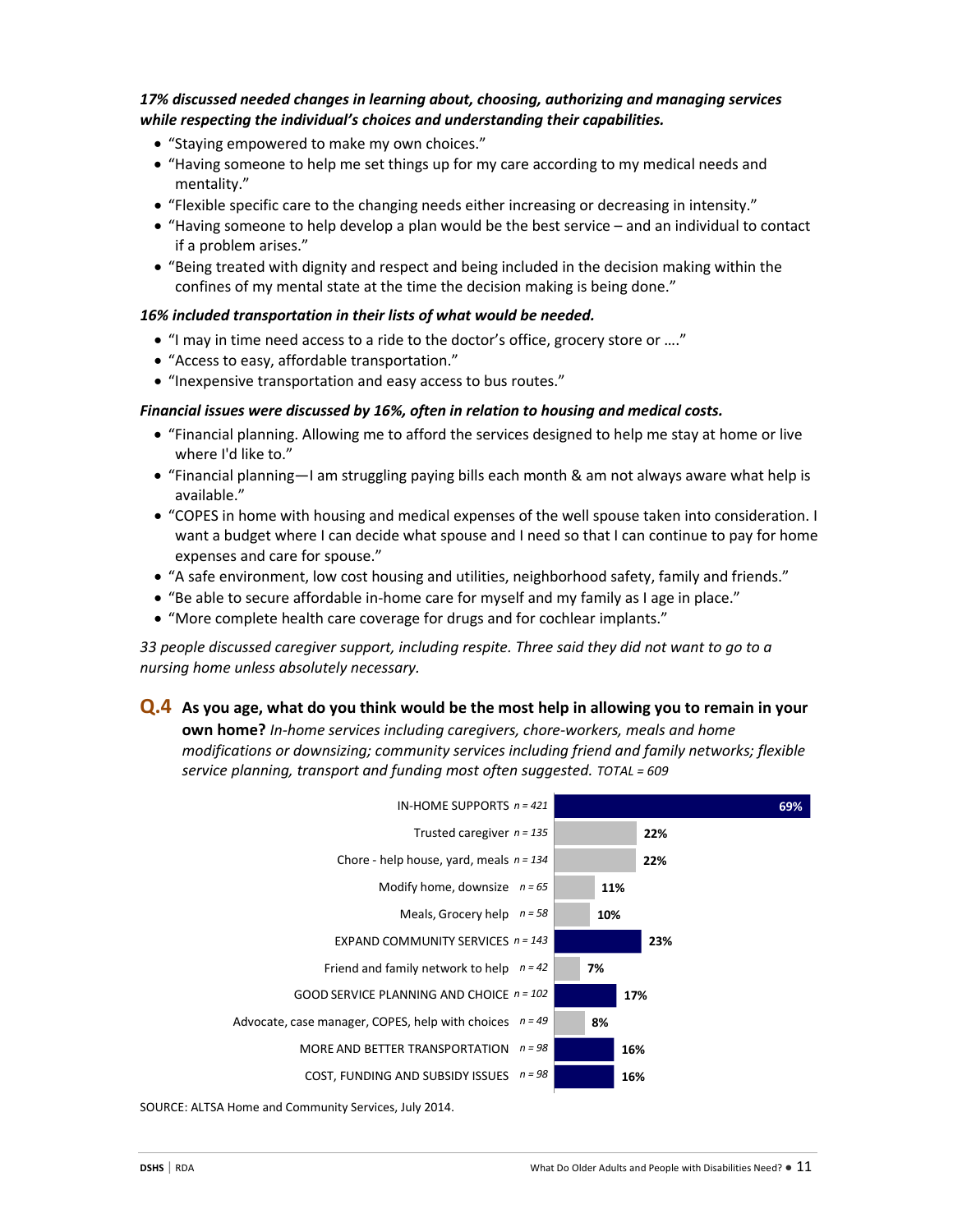# **Q.5 As you age, what is your greatest worry/fear as you think about staying independent and in your own home?**

692 people answered this question. 26% worried about not having enough money. Other concerns were: finding good caregivers, being isolated and alone, falling, inability to care for self and home, loss of independence, being forced into a nursing home, inability to drive, ill health, dementia, no trustworthy family nearby, losing their home, inability to walk, not being found in an emergency.

#### *Not having enough money to pay for living and needed services (26%).*

- "That I would run out of money and have to live in a facility."
- "I will not be able to afford to stay home and pay for personal care at the same time."
- "Ability to pay for supplemental/respite caregiver services, on a very limited budget."
- "How can I afford to stay home with my Social security pension?"
- "Money...it costs a lot of money to keep someone in your home with special needs, let alone two individuals with special needs, especially if their care keeps you from holding a job. I really don't want to be a financial burden to anyone."

#### *Being alone, isolated, with no caring person near (14%).*

- "Isolation from others due to not being able to get around on my own."
- "What is my greatest fear in my home is no one with me."
- "Not having at least one very trustworthy and smart person that cares about my well-being to visit frequently and talk to me."

#### *Not finding capable, trustworthy caregivers and helpers (13%).*

- "Running out of money and having to have untrained caregivers in my home doing care."
- "That I won't have affordable housing or consistent, reliable caregivers to stay in it."

#### *Falling, losing balance, being injured (12%).*

- "I believe it is a toss up between being alone and falling."
- "Concern about falling and the injury that can come with it. Many who are seriously injured from a fall eventually never recover."

#### *Not being able to care for my home (12%).*

- "Being able to care for my home, going up and down stairs to the basement."
- "Not being able to manage the housekeeping and yardwork, or get on a ladder."

#### Loss of control, forced residential care, inability to care for self, or drive, poor health (9% each).

- "Becoming too disabled to live independently."
- "Not able to drive and take care of myself."
- "My worst fear is losing the ability to drive; becoming isolated and "shut in" is a real possibility."
- "One thing that concerns me is prematurely being placed in a residential care system."
- "Being unable to continue, and being relegated to a nursing facility if I get sick."
- "That my loved ones do not know how to advocate for what I truly want done or need done. That I will not be able to live at home due to I need a certain device … because I do not have the means or the foresight to have this remodeled years before the need arose."

#### *Confusion, dementia, memory loss, mental incapacity (8%).*

- "Dementia ... losing my mind and abilities is what causes the most fear."
- "Cognitive decline that might result in accidents, safety hazards."
- "Loss of memory."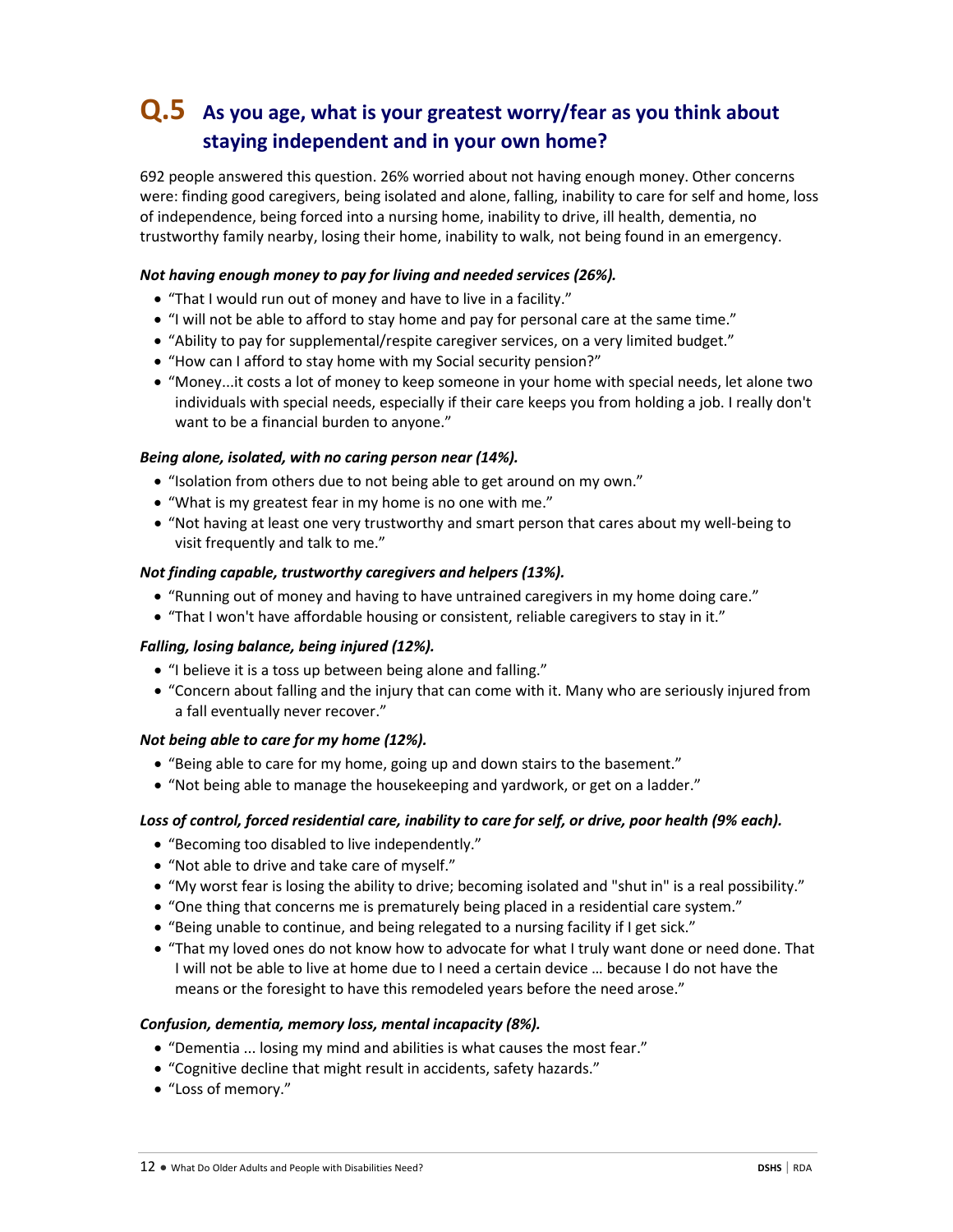#### *Family, no nearby family, cannot trust family, don't want to burden family (7%).*

- "Being a burden to my children."
- "No family nearby."
- "That my family rejects me or can't be bothered and put me away in a nursing home."

#### *Losing home, lack of mobility, not being found after a major medical event (5% each).*

- "Having to leave my home."
- "Losing my home due to tax increases."
- "Mobility—I have acute sciatica and damage to my lower back."
- "Living alone and have something like a stroke or fall and not being able to contact anyone."

*Other fears mentioned by 10 to 25 people included service cuts and system failures, safety, care of pets, nutrition, need for an advocate, abuse, neglect, exploitation, care of disabled family members, not enjoying life, bad health care, depression, sensory loss, discrimination and dying alone.*

• "I am most concerned that whether I stay at home, or go to a facility-- I will become marginalized and not allowed a purpose in my life – that I will be 'cared for' to the point that there will be little meaning in my day-to-day activities. That if I act out or appear distressed, I will be medicated rather than engaged."

*12 people said they didn't worry.*

- "I guess I have decided to not respond with worry and fear to the facts of aging. I regard the most important critical success factor as being our ability and willingness to maintain our multigenerational alignment of goals and actions. Independence is a fallacious notion. We are all interdependent; the only question is who it is we are interdependent with. Let's stop denying the reality of lifelong interdependence."
- **Q.5 As you age, what is your greatest worry/fear as you think about staying independent and in your own home?** *No money, isolation, no good caregivers, falling, loss of ability to care for home or self, no control or forced nursing home, not driving, ill health, confusion and dementia, family, loss of home, inability to walk were most often suggested. TOTAL = 692*

| 26% |     |    |          | Not having enough money $n = 180$                                 |
|-----|-----|----|----------|-------------------------------------------------------------------|
|     | 14% |    |          | Being alone, isolated, lonely, losing friends $n = 98$            |
|     | 13% |    | $n = 89$ | Finding good, trustworthy, understanding caregivers               |
|     | 12% |    | $n = 84$ | Falling, being injured, losing balance                            |
|     | 12% |    | $n = 80$ | Not able to care for home, need to downsize                       |
|     | 9%  |    | $n = 65$ | Loss of control, choice, forced into nursing home                 |
|     | 9%  |    | $n = 64$ | Not able to care for myself                                       |
|     | 9%  |    | $n = 61$ | Losing ability to drive                                           |
|     | 9%  |    | $n = 59$ | Ill health, disability, too old                                   |
|     |     | 8% | $n = 56$ | Losing mind, confusion, dementia, memory loss                     |
|     |     | 7% | $n = 47$ | Burdening family, don't trust family, no nearby family or friends |
|     |     | 5% | $n = 37$ | Losing my home                                                    |
|     |     | 5% | $n = 35$ | Stairs, mobility, getting around, unable to walk                  |
|     |     | 5% | $n = 34$ | Major medical event, not being found                              |
|     |     |    |          |                                                                   |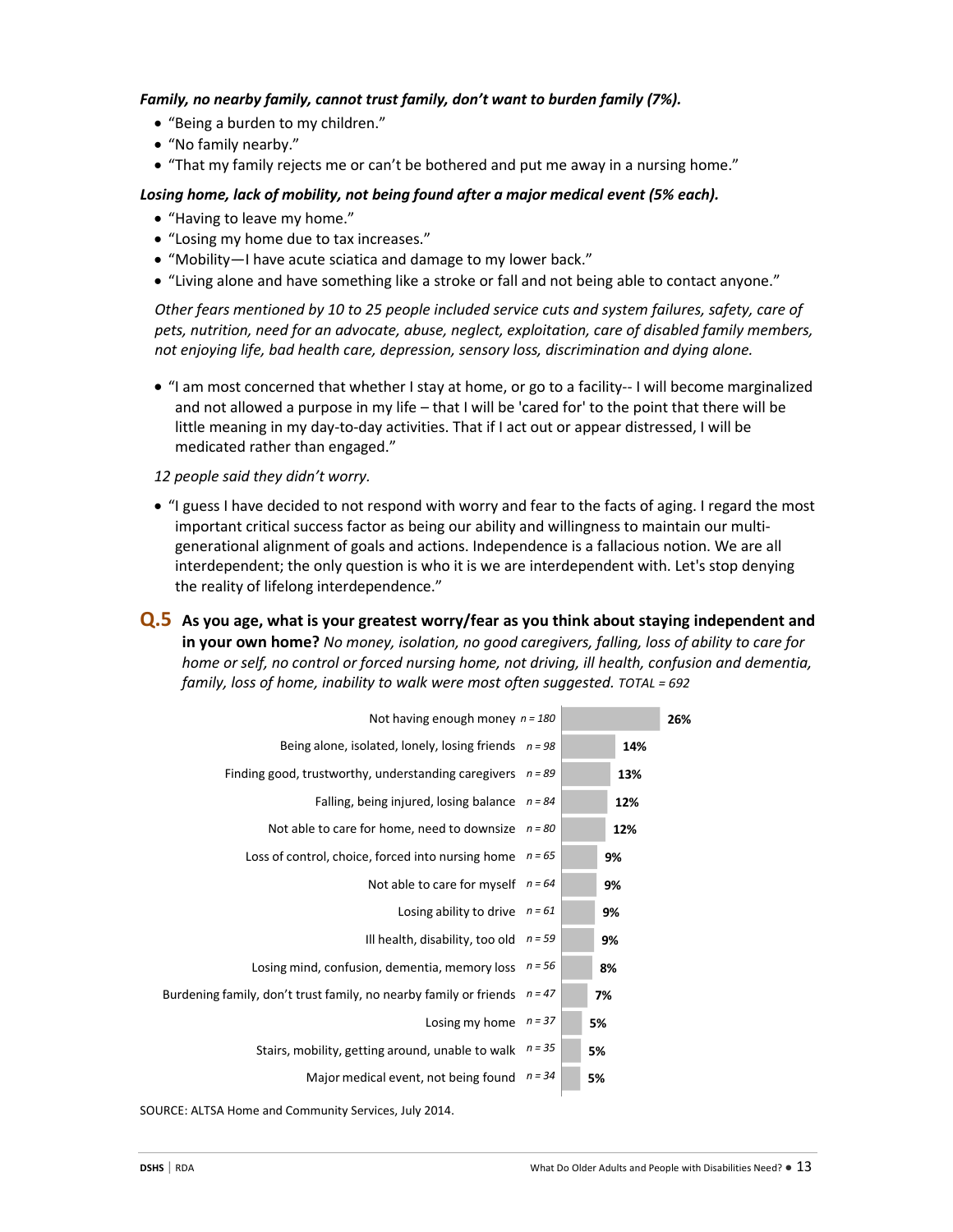# **Q.6 Please provide any other comments you may have regarding the needs and priorities of older persons in Washington State**

343 people answered this question. 28% discussed community supports and 28% discussed increased funding and other cost and affordability issues. Other concerns included good service planning for choice, in-home services, caregiver supports, dignity and respect, increasing transport, and increasing assisted living options accepting Medicaid clients.

#### *Community supports were discussed by 28%—particularly recreation and social activities and the involvement of family and friends.*

- "Older persons need socializing and other activities to help them stay vital. They need to be treated as valuable members of society. They need to know their lives are important."
- "Companionship, family involvement in an older person life, health, and well being."
- "Please involve teens in interaction with the elderly (see the new documentary 'Cyber Seniors'.) Keep seniors active and challenged, therefore valued."
- "Perhaps we need a way to record memories of elderly, preferably before they lose their abilities to share their past."
- "I see that many older people do not feel needed. I want to see programs that allow others to benefit from the experience/wisdom from our elders. What about 'adopt a grandparent' program? For youth that need advice/love/patience?"

### *Other community suggestions included advance planning for aging; bill paying; improved health, mental health, vision, hearing and dental care; and new community forms.*

- "For many of us, a little help in planning could go a long way to ensure safety and quality of life as we age. It would also be more cost effective."
- "Better preparation for the ultimate decline of physical, emotional and intellectual abilities."
- "Hearing loss affects 1 in 3 at 65. By 75, more than half have hearing loss."
- "Deaf older persons need sign language interpreters. The deaf person struggles with communication in the nursing homes, adult family homes and rehab centers."
- "The most important need is training for older people who are losing vision due to age-related eye disorders, such as macular degeneration, so that they can remain at home."
- "Address loneliness and depression in geriatric adults who are otherwise healthy/stable.'
- "I would love to see a sensitive, gentle and 'unlabeled' mental health service to help the elderly person deal with anger, bitterness, codependent and passive aggressive behavior, and grief."
- "A social worker on call to cope with paperwork would be a wonderful boon. The burden of untended paperwork weighs heavily on the mind. Sometimes it even makes me quite frantic with anxiety, even though I am usually a calm and even-tempered person."
- "I am a strong believer that aging in place involves the community. The area where you live must be walkable, safe, have access to grocery stores, and housing must be affordable."

#### *Increased funding, changes in eligibility, or subsidies were suggested by 28%.*

- "There will be MORE NEED because there are MORE SENIORS—please don't slash funding!'
- "A person cannot live on 40.00 a month in food benefits while only getting social security."
- "People with early onset dementia have few resources available to them if they are under 62. We need more options and help!"
- "Housing cost is a huge concern. Retirement communities are great, but people can't afford them."
- "If people are living with the folks they are taking care of, for 24/7 care, they should be paid. They don't have time for anything else and there is usually nobody to give them a day off."
- "The CARE assessment that is currently used in assessing hours of care is weighted heavily toward the physical health of a person, with mental (dementia, etc) taking a back seat."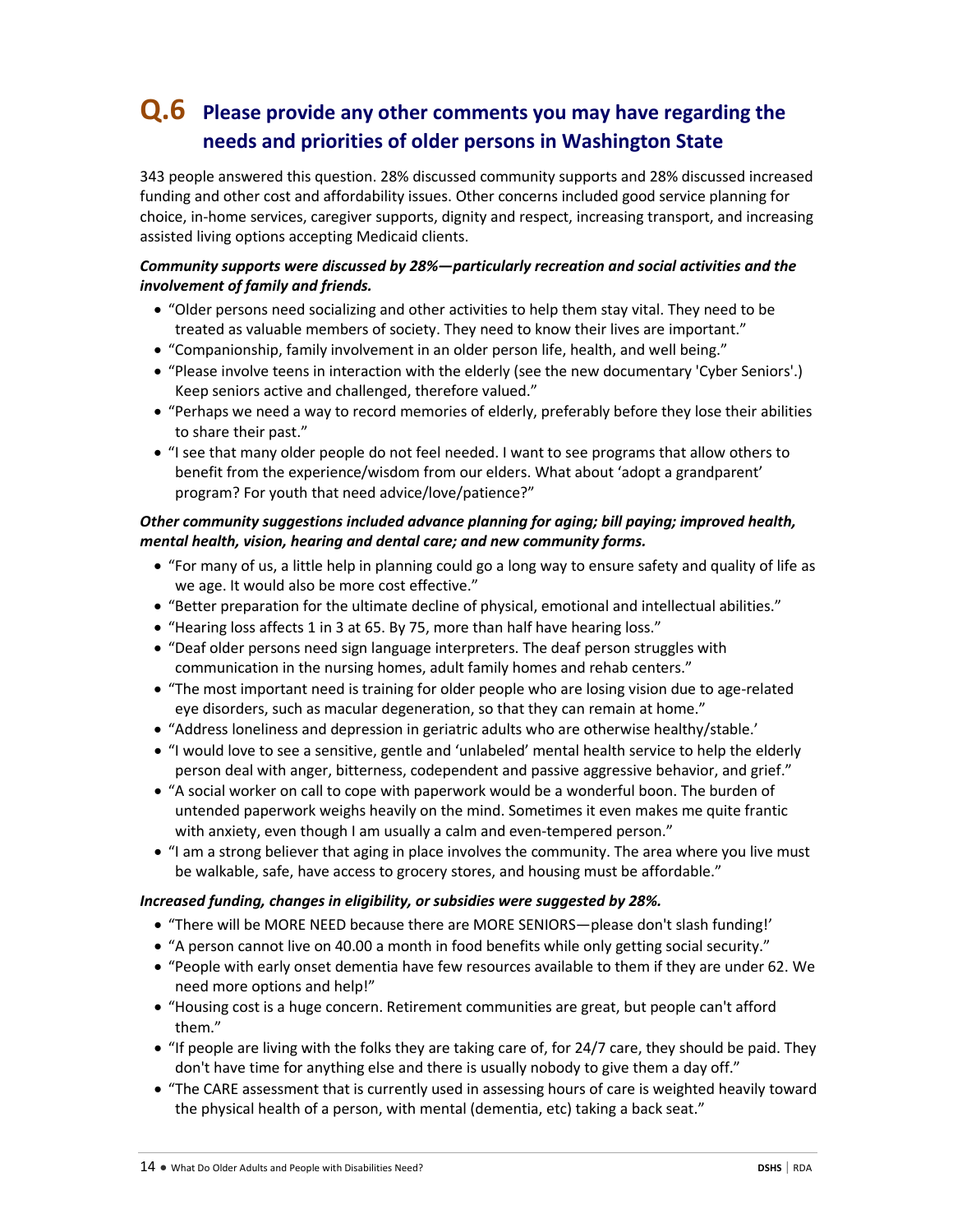#### *Good service planning and choice were discussed by 15%.*

- "A clearer explanation of benefits, less paperwork and an easier process of getting services."
- "Independent Living Centers need to have an equal role with disabled adults."
- "Support people as they age in a manner that respects ability and individual choice."
- "A safe place and resources for older persons to attend and gather information, after all, if you're lucky enough to get to older person status you've probably earned it."

#### *In-home supports were discussed by 14%.*

- "Keep the person in their own home as long as possible; nursing homes are too expensive and a person will get better care at home."
- "We need better access to home care, better understanding of services and affordable options."
- "Heaven help us if we focus too much on 'staying in one's current home.' Seniors and disabled persons want to be safe and comfortable and among friends. They want to be treated with dignity and respect. It isn't where you live, it is how you live."

#### *Family and caregiver support by 12%.*

- "Need more community education on the effects of stroke, aging, memory loss, diabetes, and how family members can better take care of their elders who need help, and information for those family members about supports for home care."
- "Respite care and support for caregivers is extremely important in preventing abuse of vulnerable people. Caregivers are a high-risk population for depression. High stress levels in caregivers contributes significantly to elder abuse."

#### *Dignity, respect and compassion were discussed by 7%.*

- "They need to feel wanted and cared for and that all of their individual needs are taken care of with dignity and respect."
- "Our society needs to value the wisdom held by our seniors and give the proper respect."
- "Just because we are getting older doesn't mean we do not have a brain."

*24 people discussed the need for affordable group care options, particularly adult family homes—and 19 said no nursing homes. 15 people discussed transportation; 14 abuse protection, 11 the need for better quality oversight. 13 people said Washington State is doing a good job overall!*

**Q.6 Please provide any other comments you may have regarding the needs and priorities of older persons in Washington State.** *Community supports, more and more flexible funding, good service planning, in-home supports, supporting family caregivers, and treating people with dignity and respect were most often suggested. TOTAL = 343*

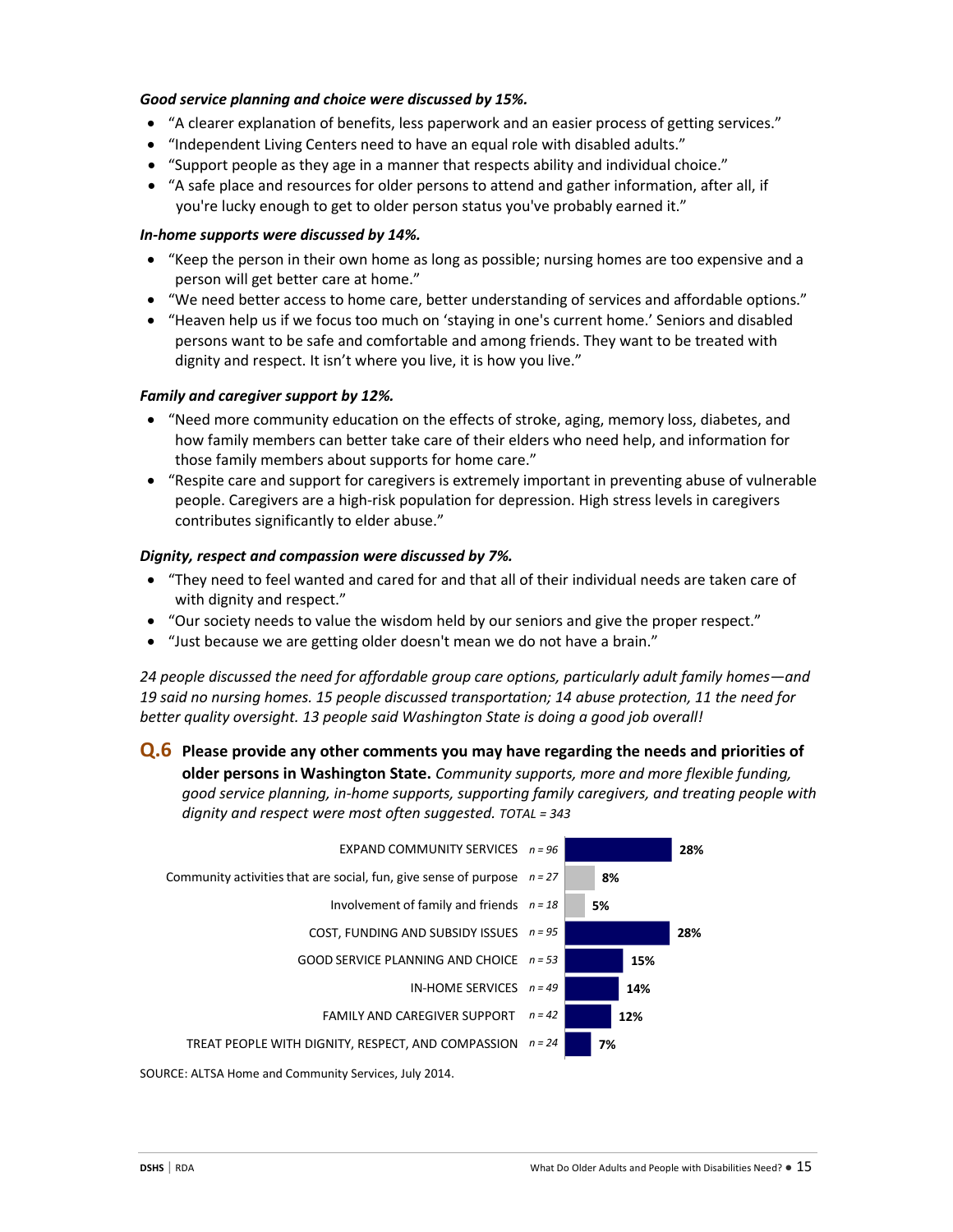# **Q.1 If Washington State could improve services for people with memory loss/Alzheimer's/dementia, what would be the first step to do so?**

102 service professionals answered this question. Education (for caregivers, families, professional and the public) and increased support for family caregivers were the strongest emphases in their answers.

- "Educating caregivers and family members much more extensively, perhaps offering a certification in such a specialty to caregivers and compensating them for their time and efforts in making the lives of those affected by such diseases much more comfortable and viable."
- "Educate people. This type of problem is very hard on the person inflicted. The worst thing to do is not know how to react. Understanding is key."
- "Educate physicians and pharmacists so that people with dementia can get good prescription medication programs put in place. Educate paid caregivers. Some don't know the first thing about memory loss and take things personally or judge the person with memory loss."
- "Help for caregivers. Respite care, chore services. The isolation of caregivers and the elderly is terrible. Life shouldn't revolve around illness … so support groups are helpful."
- "Offer respite care to family members —caregivers suffer from stress and emotional exhaustion."
- "Provide evidence-based treatment and adequate staffing for patients in long-term care."
- "Develop a specialized Dementia/Alzheimer's Coordinator Unit with social workers who are thoroughly educated and experienced in all the resources available and the step-by-step process to accessing services. Should be made up of a worker from each of the following areas; financial worker; residential worker; in=home worker; county worker etc. This unit would be available to 8-5 like intake unit to assist people's questions and help with applications etc. This way family would always be able to get a hold of someone at all time to answer questions."
- "Acknowledge that it is on par with other mental illnesses in Access to Care criteria (an "A" dx); support differential diagnosing because how you treat one dementia (e.g. Lewy Body) is different from another dementia (Alzheimer's); work to allow needed services to be paid for even if CMS won't acknowledge Case management or Care coordination as billable services; support H.R.3662 to allow LMHC and LMFT professionals to bill Medicare Part B services."

### **Q.1 If Washington State could improve services for people with memory loss/Alzheimer's/ dementia, what would be the best first step to do so?** *TOTAL = 102*

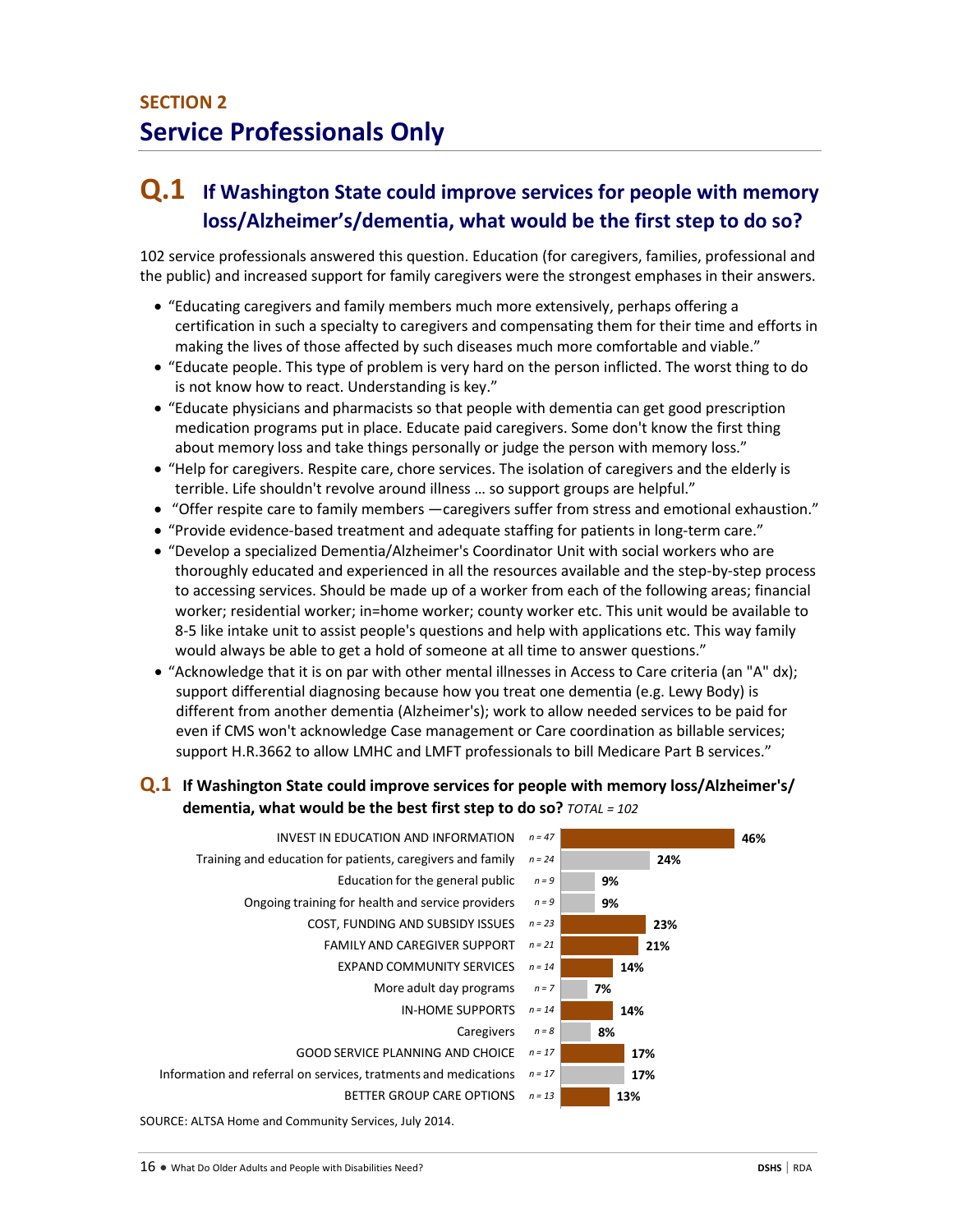# **Q.2 What are the most needed programs and services that allow older persons to live where they want to live?**

119 service professionals answered this question. In-home services, community services and transportation were the strongest emphases in their answers.

- "Adults like and prefer to live either close or not far away from any family member/friend; that is the reason I don't think cutting hours for a person who lives with a consumer is the correct thing to do. Basically when you live with your consumer you work beyond hours you're paid... caregivers who lives with their consumers should be reimbursed for that."
- "In home care services are very important, because thus makes the older person part of the family and makes them feel needed and gives them positive influence of happiness and fulfillment (although person with dementia not really registers it as a healthy individual does, but yet its the road to take for good)."
- "Home care aides, cooked meals delivered, help with transportation."
- "Education on how the wellness of mind, body and spirit maintain independence and the ability to make choices on how and where they want to live."
- "Better support for the family as in education and training, when they are caring for a loved one. Offer a better selection of courses for training that is detailed for the person your caring for.
- "More subsidized and low income housing and less waiting list."
- "In-Home services to assist with ADL's by state or private agencies. These agencies must provide on-going education for staff and homecare workers."
- "In order for the elderly to remain in their homes or places of their choice they need to be provided with the correct amount of care hours that fits their personal needs."
- "Meals on wheels, available transport to Dr. appointments and shopping. I would also like to see ADA go into these Senior Housing apartments and put in walk in showers. My client has a horrible time getting in and out of his tub and needs a walk-in shower badly."
- "Personal care, respite care, access to transportation for medical, shopping and adult day care."
- "Accessible communication for people who are deaf, hard of hearing, and deaf-blind."

#### **Q.2 What are the most needed programs and services that allow older persons to live where they want to live?** *TOTAL (Providers Only) = 119*

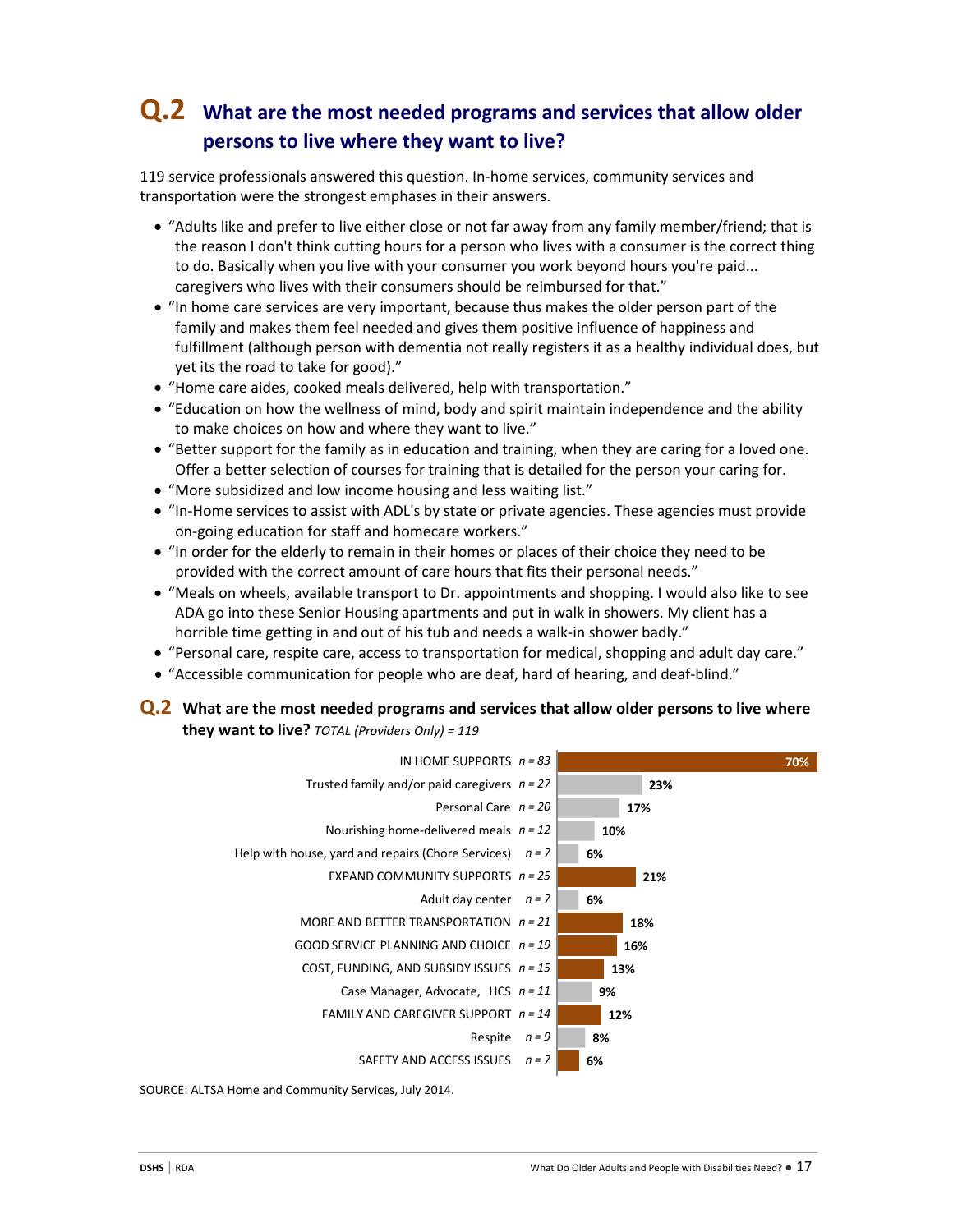# **Q.3 What other programs or services would you like to see for older persons and/or persons with disabilities?**

98 service professionals answered this question. Community services (48%), in-home services (20%) and funding issues (14%) were the strongest emphases in their answers.

- "Extensive 1:1 companionship services, whether it be implemented by caregivers, or some type of youth volunteer/mentorship program that gives elderly persons a chance to pass on their knowledge and life lessons to the next generation and feel a sense of community as well as a sense of contribution to their society."
- "I think Meals on Wheels needs some financial support and perhaps to expand for a growing population of seniors. The C.A.P organization needs some financial assistance too."
- "Better mental health services. Counseling that specializes in the transition into aging and loss."
- "Companionship programs...so many of the elders are lonely."
- "Either allow funding for both Adult Family Home services and Adult Day Services or require Adult Family Homes to provide activity programs such as those offered in Adult Day programs."
- "Social programs where people with disabilities can feel like they are part of the community. Adult day health programs and adult day centers."
- "Mental health programs and community outreach for home bound seniors."
- "Expansion of In-Home Services to include time for "Stress Reduction" activities which might include short car trips to outdoor activities."
- "Day center programs, ability to communicate with others in similar situations. Support groups, info sharing, etc."
- "More social programs geared towards certain ethnic groups. For senior immigrants it is very important to connect with others from the same ethnic group—to speak in their native tongue."
- "A place for them to "go shopping" for free to get needed clothing, household supplies and toiletries. People on low incomes cannot afford to buy clothing since their food stamps have now been cut to 85 dollars a month."
- "Help in their homes, with personal care, house chores, errands, and with meals. Things that let seniors stay in their homes, where they are more comfortable."
- "Personally I wouldn't let my mother to be taken into a nursing home. She wouldn't be able to communicate with the rest of the residents and even the best staff wouldn't be able to 'figure out' her needs on time and in 'proper manner' in accordance with her upbringing and religious believes. And the latter will greatly affect her emotional standing."

#### **Q.3 What other programs or services would you like to see for older persons and/or persons with disabilities?** *TOTAL (Providers Only) = 98*

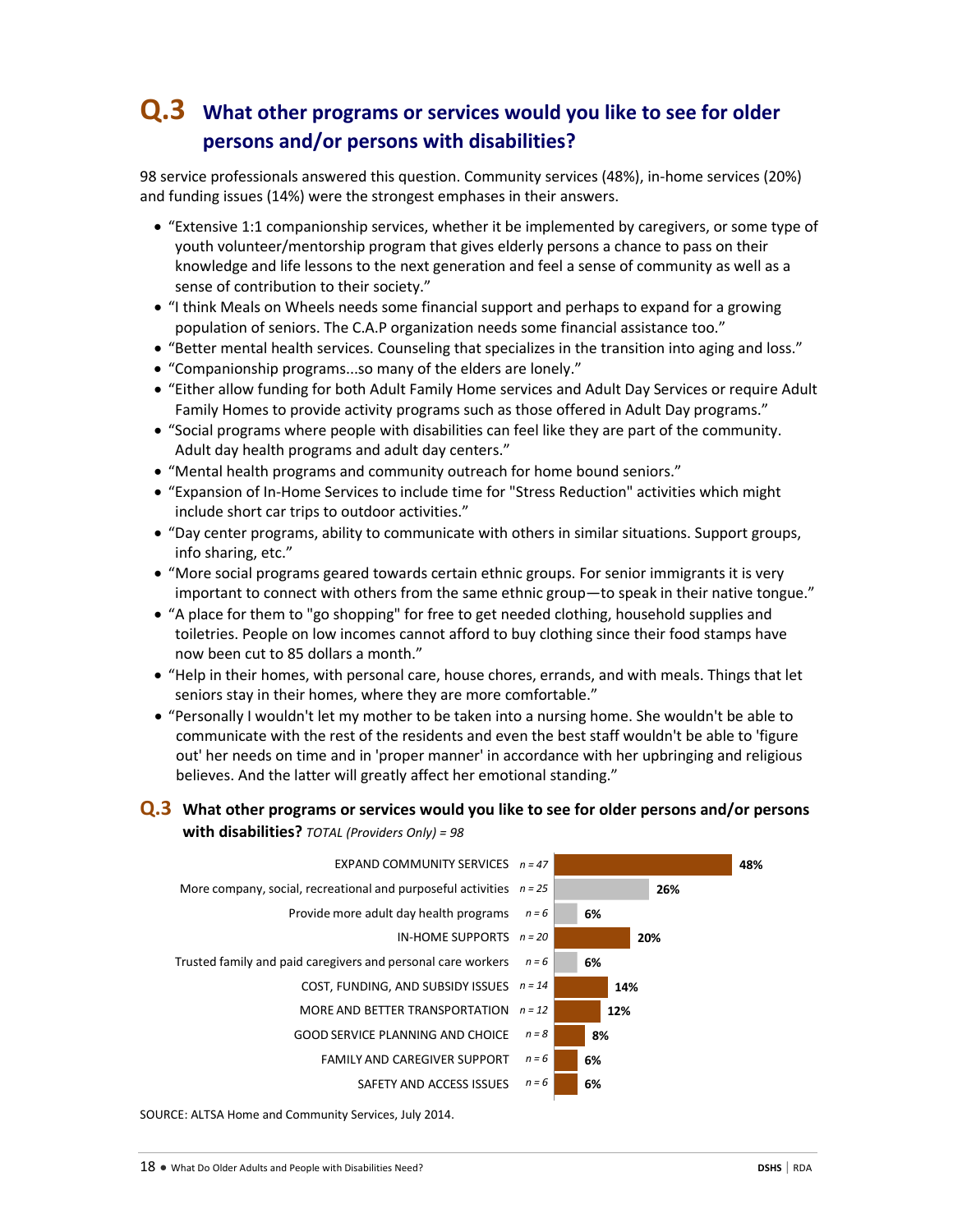# **Q.4 As you age, what do you think would be the most help in allowing you to remain in your own home?**

123 service professionals answered this question. Almost two in three (63%) suggested in-home supports. Community supports (20%) and transportation (19%) were also frequently mentioned.

- "As long as there is someone to hire to take care of me then I will remain in my home until I pass away."
- "In-home caregivers and chore workers that I could trust."
- "A support system in place where I could remain home and not have everything pushed off onto one person."
- "Health and services advisors to help me design a plan for aging in place. Someone like a financial advisor but for aging, perhaps an Aging Wellness Advisor program."
- "Being treated with dignity and respect and being included in the decision making process within the confines of my mental state at the time the decision making is being done."
- "Access to home care, education about aging and home safety."
- "Having my house ADA accessible and some daily help when needed."
- "In home aides and funding to cover their services, transportation, nursing services."
- "I may in time need access to a ride to the doctors office, grocery store, or some other appointment."
- "Affording the costs—everything is so high anymore. And getting around without little or no assistance."
- "Transportation for food, clothing, banking, and recreation/physical exercise and a pleasant activity that reduces stress."
- "Have my children on board early on and preparing our home so we are able to remain there as long as possible."
- "Essential service information and professionals to check on me from time to time."
- "Staying empowered to make my own choices."
- "Physical and cognitive exercise."
- "Ability and finances to take care of my needs and my home."
- "Engagement in a community that is committed to addressing needs of all community members including older adults and individuals with dementia."
- "Everything within my reach. Move my room downstairs, so I don't have to risk falling."
- "In home care such as agency help. DSHS might consider paying other agencies that they do not cover now."
- "Help with grooming, chores, medicine management, doctors appointments, transportation, grocery shopping, paying bills."

### **Q.4 As you age, what do you think would be the most help in allowing you to remain in your own home?** *TOTAL = 123*

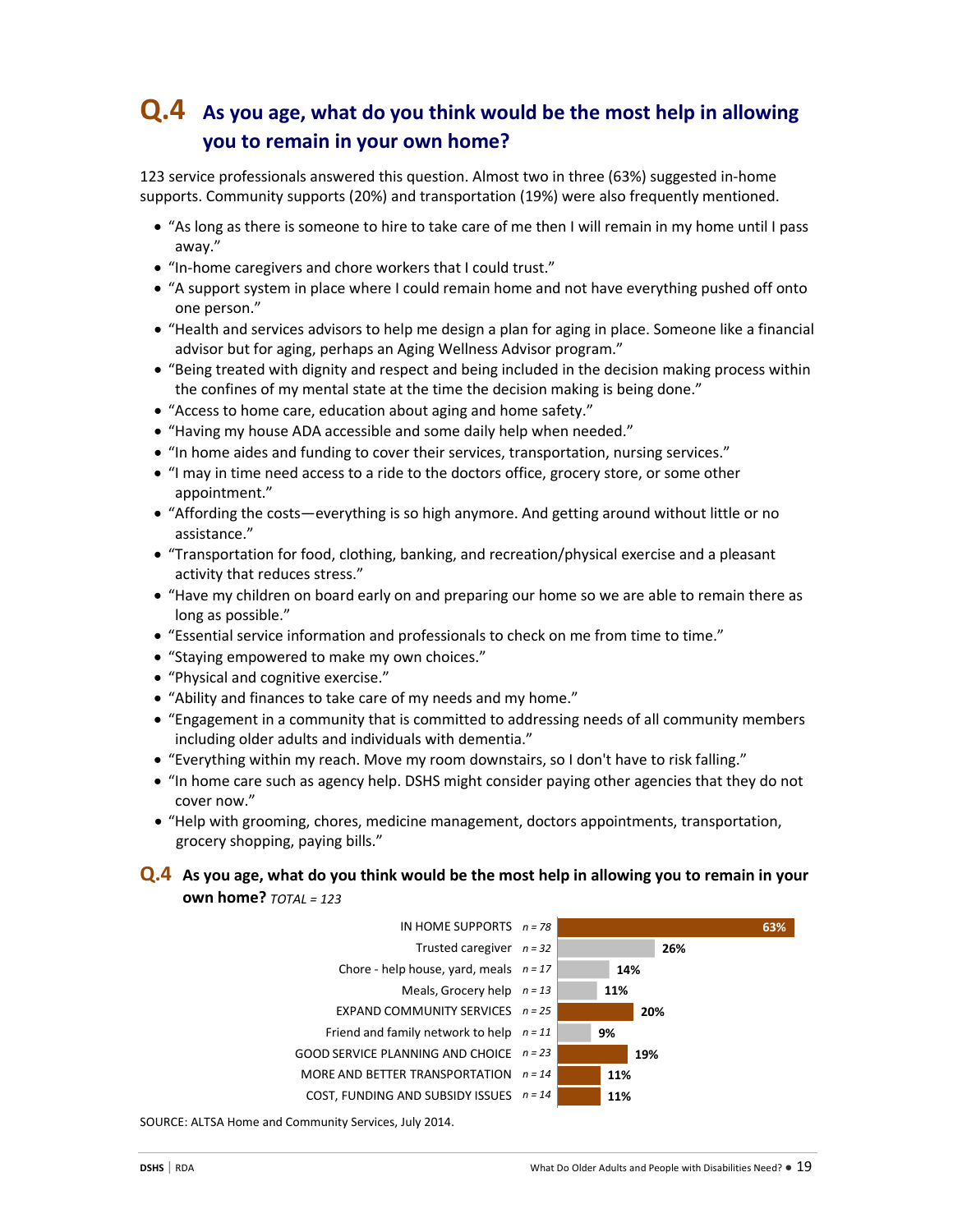# **Q.5 As you age, what is your greatest worry/fear as you think about staying independent and in your own home?**

105 service providers answered this question. 29% worried about not having enough money. Other concerns were finding good caregivers, being isolated and alone, falling, inability to care for self and home, loss of independence, ill health, dementia, no trustworthy family nearby, losing their home, inability to walk, and not being found in an emergency.

- "Isolation from others due to not being able to get around on my own, communication struggles in regards to my hearing loss which can increase isolation, health issues and being treated poorly by people responsible to ensure my health and independence."
- "My personal fear is I won't be able to pay the taxes on the property that my family leaves to me—that thought terrifies me."
- "The fact that if I require care, the worker/family member will not be paid fully and completely for the services/hours provided. There could be resentment issues to lack of pay and it could lead to abuse or neglect."
- "Will I find someone who will care for me in the manner that I care for myself and other seniors?"
- "That I wouldn't have enough help to stay in my own home. Loneliness."
- "Falling. My mother-in-law fell in her home and instead of placing her in skilled nursing to get therapy so she could go back to her home my sister-in-law placed her in Assisted living where she waited for over a month for physical therapy. By then it was too late and she couldn't walk on her own. She can only walk inside of her small apartment; otherwise she uses a wheel chair."
- "I will not be able to afford the help, dealing with whatever physical ailment that I develop. Having honest people to assist."
- "Ability to modify house so I can still safely live there; staying socially connected."
- "Not being able to take care of myself, or losing mental capacity."

### **Q.5 As you age, what is your greatest worry/fear as you think about staying independent and in your own home?** *TOTAL = 105*

| Not having enough money $n = 30$                                  |          |     | 29% |
|-------------------------------------------------------------------|----------|-----|-----|
| Not having good, trustworthy, understanding caregivers $n = 21$   |          |     | 20% |
| Being alone, isolated, lonely, losing friends                     | $n = 14$ |     | 13% |
| Falling, being injured, losing balance                            | $n = 12$ | 11% |     |
| Service cuts and system failures                                  | $n = 9$  | 9%  |     |
| Loss of control, choice, forced into nursing home                 | $n = 8$  | 8%  |     |
| Not able to care for myself                                       | $n = 8$  | 8%  |     |
| Losing ability to drive                                           | $n = 8$  | 8%  |     |
| Ill health, disability, too old                                   | $n = 8$  | 8%  |     |
| Losing my home                                                    | $n = 8$  | 8%  |     |
| Burdening family, don't trust family, no nearby family or friends | $n = 6$  | 6%  |     |
| Losing mind, confusion, dementia, memory loss                     | $n = 5$  | 5%  |     |
| Not able to care for home, need to downsize                       | $n = 5$  | 5%  |     |
| Stairs, mobility, getting around, unable to walk                  | $n = 5$  | 5%  |     |
| Abuse, neglect, exploitation                                      | $n = 5$  | 5%  |     |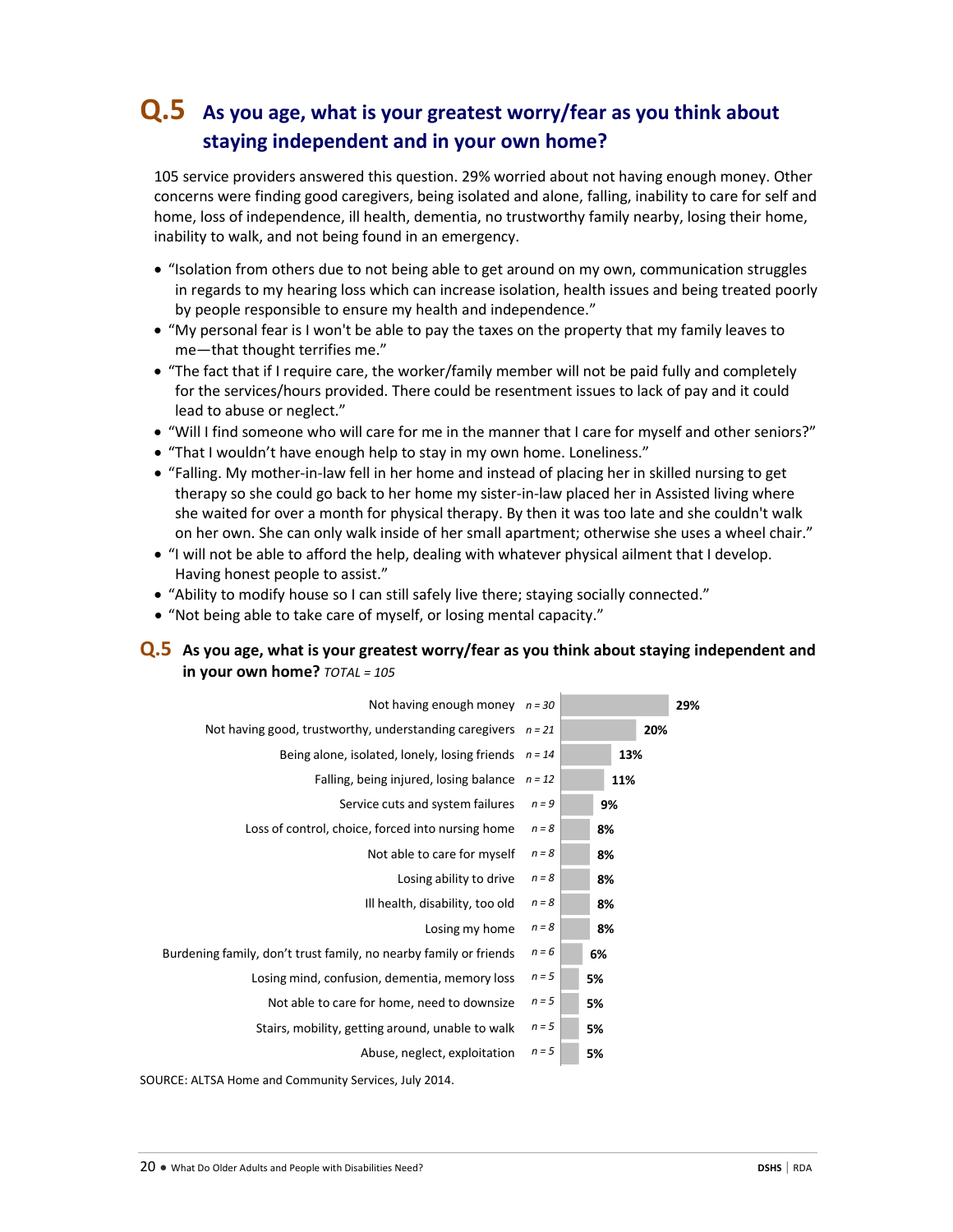# **Q.6 Please provide any other comments you may have regarding the needs and priorities of older persons in Washington State**

55 service providers answered this question. 29% discussed money issues, 27% discussed in-home services, and 25% discussed community services and supports.

- "People are aging in place. They want to remain independent. However, families are not necessarily around the block. People are reluctant to ask for help. Far too often situations are beyond the point of being reasonable for a person to be living independently. More resources and support are needed."
- "Washington State spends a lot of time and money ensuring personal choice and personal liberties. I think that needs to be balanced. Fewer choices might be better choices—and more regulation might ensure more efficient services. For instance having housing with services independent housing with in home services—but more flexible hours—so if one caregiver has 10 people in same apartment complex, efficiency is built in. Pay caregivers better—but hold them to a higher standard. Support case managers."
- "The older people in our state need good transportation service, affordable in home care and affordable out of home care."
- "The State of Washington DSHS generally does a good job of watching over the well being of senior citizens and those who need special care (younger people). Continue to expand those programs."
- "Better wages, hours, health insurance for the in home care people. Keep caregivers healthy and being able to afford to stay home with family to care for them."
- "Many adults don't qualify for State services but cannot afford private services yet need help in their home or everyday living situation."
- "There must be more than 60 miles per month provided with caregiver for a person with disability."
- "Keep the person in their own home as long as possible; nursing homes are too expensive and a person will get better care at home."
- "Make sure the elderly receive the hours they need. I am a caregiver and some of my clients could use round the clock care."
- "I think that older persons being taken care of by family members should be looked on by Aging and Long Term Care for their own protection. To make sure that they are not being taken advantage of by family members or even caregivers."

### **Q.6 Please provide any other comments you may have regarding the needs and priorities of older persons in Washington State.** *TOTAL (Providers Only) = 57*

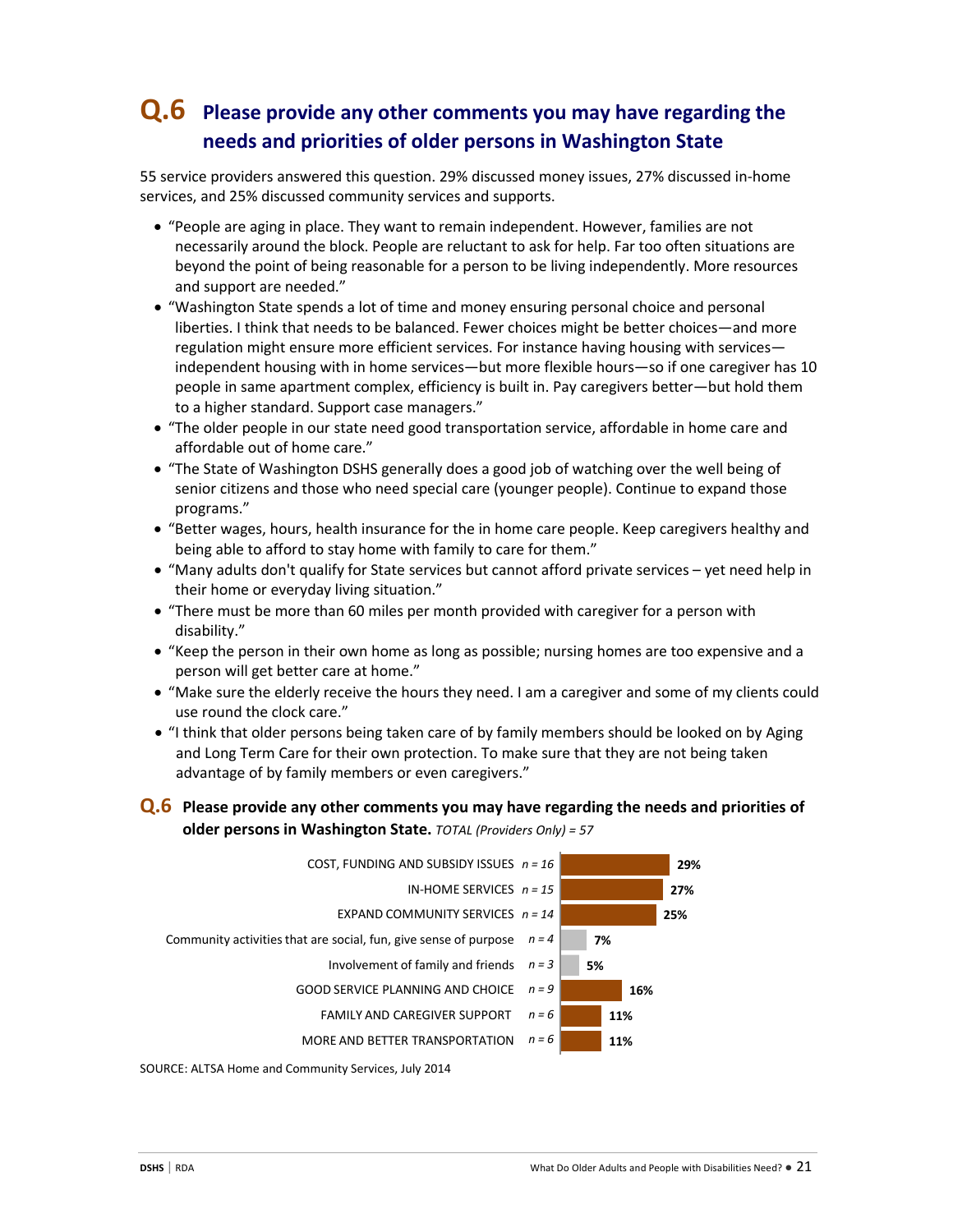# **APPENDIX A Supporting Tables**

This table shows the number and percent of respondents in each group whose comments included each answer "category" or "theme." For example, 92 people in the potential client group (17%) and 14 people in the professional-only group (14%) mentioned at least one in-home support in their answers to the first open-ended question.

If the answer was general – such as "in-home services" – then that response was included in the in-Home category but not included in any of the specific groups underneath. If the person mentioned specific community services (for example "help modifying home for access, a caregiver, and help with home maintenance"), then that answer was counted in the category total AND in all three of the subcategories. So the category total is an unduplicated count of the number of respondents mentioning one or more community services in their answer.

### **Q.1 If Washington State could improve services for people with memory loss/Alzheimer's/ dementia, what would be the best first step to do so?**

|                                                      | <b>Potential Clients and</b><br><b>Family Caregivers</b><br>$TOTAL = 539$ |                | <b>Aging and Disability</b><br><b>Professionals Only</b><br>$TOTAL = 102$ |                |
|------------------------------------------------------|---------------------------------------------------------------------------|----------------|---------------------------------------------------------------------------|----------------|
|                                                      | <b>NUMBER</b>                                                             | <b>PERCENT</b> |                                                                           | <b>PERCENT</b> |
| <b>IN-HOME SUPPORTS</b>                              | 92                                                                        | 17%            | 14                                                                        | 14%            |
| Safety and access changes to home                    | 8                                                                         | 1%             | $\mathbf{1}$                                                              | 1%             |
| Personal care                                        | 12                                                                        | 2%             | $\mathbf{1}$                                                              | 1%             |
| Chore-type services                                  | 12                                                                        | 2%             | 0                                                                         | 0%             |
| Trusted family or paid caregiver                     | 40                                                                        | 7%             | 8                                                                         | 8%             |
| Nourishing home meals                                | 5                                                                         | 1%             | 1                                                                         | 1%             |
| <b>MORE AND BETTER TRANSPORTATION</b>                | $\overline{2}$                                                            | 0%             | 0                                                                         | 0%             |
| <b>ABUSE PROTECTION</b>                              | 3                                                                         | 1%             | $\overline{2}$                                                            | 2%             |
| <b>FAMILY AND CAREGVER SUPPORT</b>                   | 114                                                                       | 21%            | 21                                                                        | 21%            |
| Respite                                              | 42                                                                        | 8%             | 5                                                                         | 5%             |
| Involve family                                       | 14                                                                        | 3%             | 4                                                                         | 4%             |
| Caregiver and family support                         | 75                                                                        | 14%            | 16                                                                        | 16%            |
| Support groups                                       | 6                                                                         | 1%             | $\mathbf{1}$                                                              | 1%             |
| <b>GOOD SERVICE PLANNING AND CHOICE</b>              | 72                                                                        | 13%            | 17                                                                        | 17%            |
| Information and referral on services and medications | 48                                                                        | 9%             | 17                                                                        | 17%            |
| Include consumer in care planning                    | 6                                                                         | 1%             | 1                                                                         | 1%             |
| Better case management                               | 19                                                                        | 4%             | 4                                                                         | 4%             |
| Less red tape, easier access                         | 19                                                                        | 4%             | 3                                                                         | 3%             |
| COST, FUNDING, AND SUBSIDY ISSUES                    | 103                                                                       | 19%            | 23                                                                        | 23%            |
| More paid hours for caregivers                       | 21                                                                        | 4%             | 5                                                                         | 5%             |
| Housing subsidy                                      | $\overline{2}$                                                            | 0%             | 0                                                                         | 0%             |
| More funding for family caregivers                   | 13                                                                        | 2%             | 1                                                                         | 1%             |
| <b>BETTER GROUP CARE OPTIONS</b>                     | 51                                                                        | 9%             | 13                                                                        | 13%            |
| Get rid of bad facility                              | 3                                                                         | 1%             | $\mathbf{1}$                                                              | 1%             |
| RESPECT, ACCESS AND RURAL AVAILABILITY               | 11                                                                        | 2%             | $\mathbf{1}$                                                              | 1%             |
| Treat people with respect and compassion             | 4                                                                         | 1%             | $\mathbf{1}$                                                              | 1%             |
| Extend services to rural areas                       | 6                                                                         | 1%             | 0                                                                         | 0%             |
| Serve underserved groups                             | 3                                                                         | 1%             | 0                                                                         | 0%             |
| <b>EXPAND COMMUNITY SERVICES</b>                     | 103                                                                       | 19%            | 14                                                                        | 14%            |
| Provide more adult day health programs               | 28                                                                        | 5%             | 7                                                                         | 7%             |
| Apply well researched programs                       | 9                                                                         | 2%             | 0                                                                         | 0%             |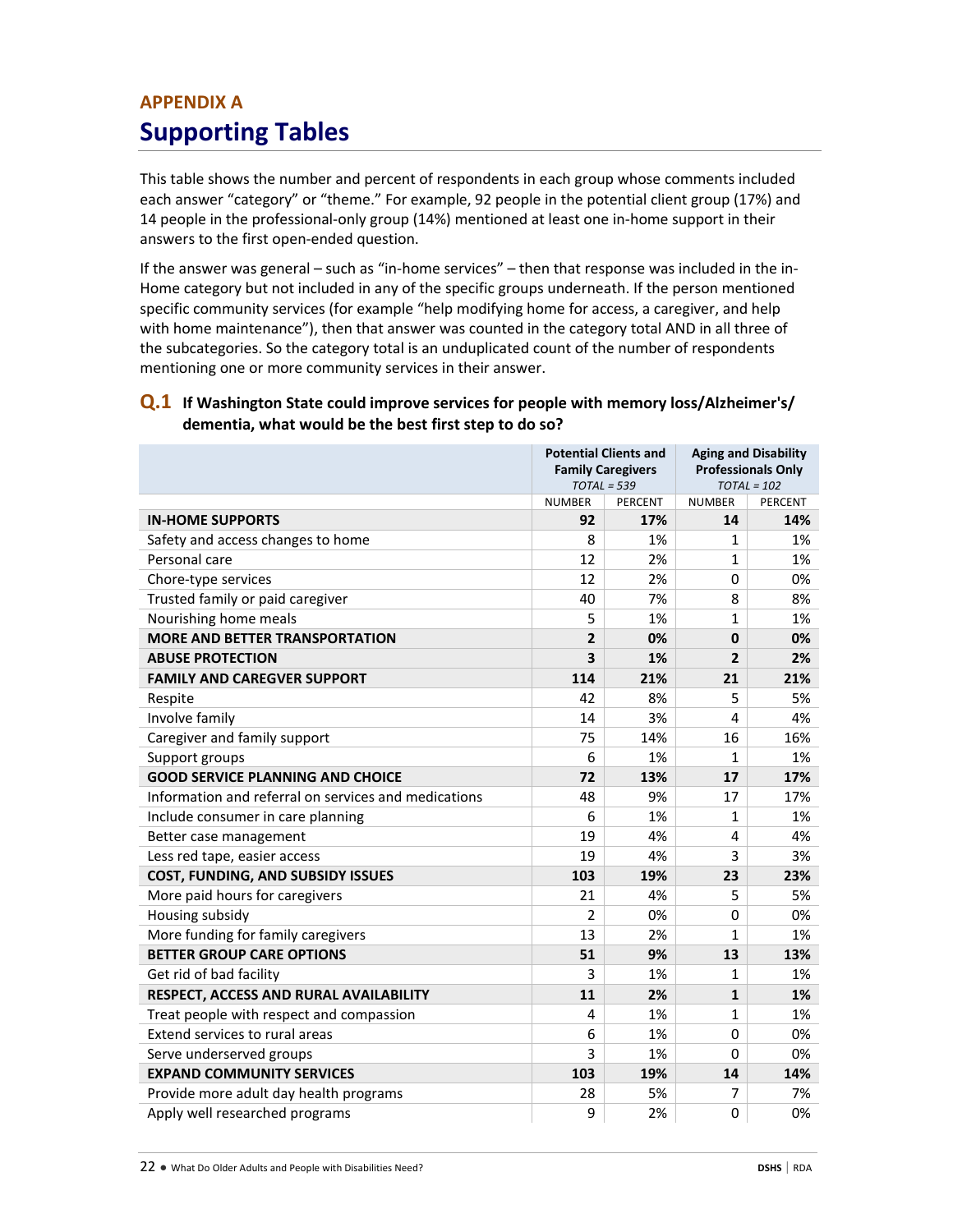| Support earlier better screening and diagnosis            | 35  | 6%  | 4        | 4%  |
|-----------------------------------------------------------|-----|-----|----------|-----|
| Improve medical care                                      | 19  | 4%  | 4        | 4%  |
| Expand memory loss programs                               | 11  | 2%  | 1        | 1%  |
| Provide allied mental and behavioral health treatment     | 4   | 1%  | $\Omega$ | 0%  |
| Apply best practices in prevention and treatment          | 9   | 2%  | 1        | 1%  |
| Expand senior center role                                 | 1   | 0%  | $\Omega$ | 0%  |
| Provide social and recreational activities                | 2   | 0%  | $\Omega$ | 0%  |
| Treat hearing loss                                        | 3   | 1%  | $\Omega$ | 0%  |
| <b>INVEST IN EDUCATION AND INFORMATION</b>                | 188 | 35% | 47       | 46% |
| Education to reduce stigma                                | 8   | 1%  | 8        | 8%  |
| Education for person, caregivers and family members       | 105 | 19% | 24       | 24% |
| Ongoing education for health and social service providers | 43  | 8%  | 9        | 9%  |
| Education for public                                      | 30  | 6%  | 9        | 9%  |
| Education in general                                      | 39  | 7%  | 9        | 9%  |
| <b>BETTER QUALITY ASSURANCE</b>                           | 9   | 2%  | 2        | 2%  |
| <b>NEW STATE PLAN</b>                                     | 26  | 5%  | 3        | 3%  |
| New big plan to deal with aging boomers with dementia     | 13  | 2%  | 3        | 3%  |
| Ask families what is needed                               | 10  | 2%  | 1        | 1%  |
| Establish the number in need                              | 6   | 1%  | 0        | 0%  |
| Reach out to likely need groups                           | 4   | 1%  | 0        | 0%  |
| <b>OTHER</b>                                              | 10  | 2%  | 3        | 3%  |

## **Q.2 What are the most needed programs and services that allow older persons to live where they want to live?**

|                                                            | <b>Potential Clients and</b><br><b>Family Caregivers</b><br>$TOTAL = 668$ |                | <b>Aging and Disability</b><br><b>Professionals Only</b><br>$TOTAL = 119$ |         |
|------------------------------------------------------------|---------------------------------------------------------------------------|----------------|---------------------------------------------------------------------------|---------|
|                                                            | <b>NUMBER</b>                                                             | <b>PERCENT</b> | <b>NUMBER</b>                                                             | PERCENT |
| <b>SAFETY AND ACCESS ISSUES</b>                            | 37                                                                        | 6%             | 7                                                                         | 6%      |
| Communication and safety technology (cell phone, lifeline) | 10                                                                        | 1%             | $\mathcal{P}$                                                             | 2%      |
| Safety and access changes to home                          | 27                                                                        | 4%             | 5                                                                         | 4%      |
| <b>IN-HOME SUPPORTS</b>                                    | 420                                                                       | 63%            | 83                                                                        | 70%     |
| Safety and access changes to home                          | 27                                                                        | 4%             | 5                                                                         | 4%      |
| In home medical, mental health and case manager visits     | 32                                                                        | 5%             | 3                                                                         | 3%      |
| Personal care                                              | 106                                                                       | 16%            | 20                                                                        | 17%     |
| Chore-type services                                        | 85                                                                        | 13%            | 7                                                                         | 6%      |
| Trusted family or paid caregiver                           | 134                                                                       | 20%            | 27                                                                        | 23%     |
| Nourishing home meals                                      | 67                                                                        | 10%            | 12                                                                        | 10%     |
| <b>MORE AND BETTER TRANSPORTATION</b>                      | 146                                                                       | 22%            | 21                                                                        | 18%     |
| <b>ABUSE PROTECTION</b>                                    | 4                                                                         | 1%             | 1                                                                         | 1%      |
| <b>FAMILY AND CAREGIVER SUPPORT</b>                        | 86                                                                        | 13%            | 14                                                                        | 12%     |
| Respite                                                    | 57                                                                        | 9%             | 9                                                                         | 8%      |
| Caregiver and family support                               | 29                                                                        | 4%             | 4                                                                         | 3%      |
| Caregiver education                                        | 18                                                                        | 3%             | 4                                                                         | 3%      |
| <b>GOOD SERVICE PLANNING AND CHOICE</b>                    | 87                                                                        | 13%            | 19                                                                        | 16%     |
| Information and referral on services                       | 23                                                                        | 3%             | 4                                                                         | 3%      |
| Flexible case management, an advocate, HCS                 | 42                                                                        | 6%             | 11                                                                        | 9%      |
| Independent living support, choice                         | q                                                                         | 1%             | 4                                                                         | 3%      |
| Good screening and assessment                              | 9                                                                         | 1%             | 0                                                                         | 0%      |
| <b>COPES</b>                                               | 28                                                                        | 4%             | 6                                                                         | 5%      |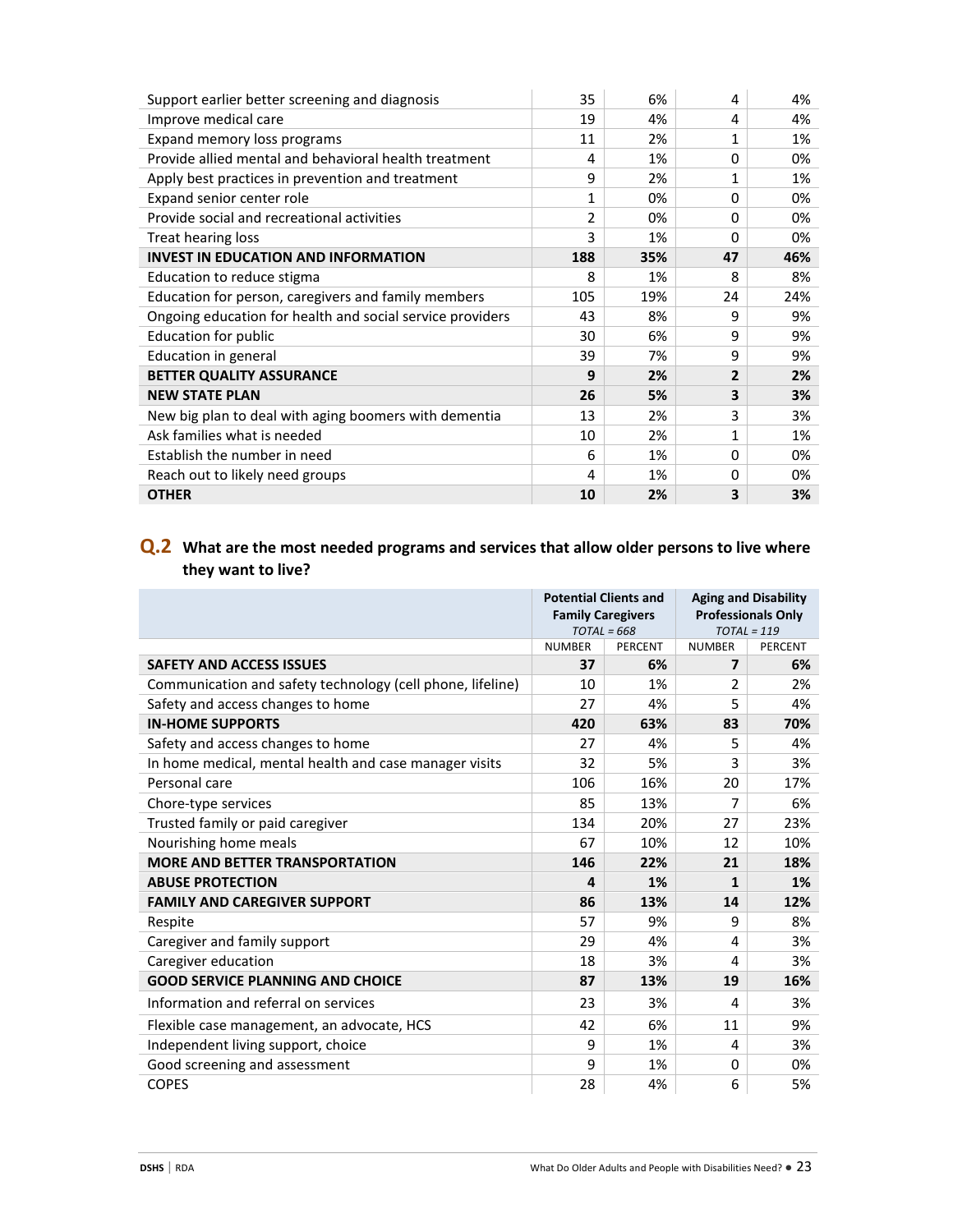| <b>COST, FUNDING, AND SUBSIDY ISSUES</b>                     | 113          | 17% | 15             | 13% |
|--------------------------------------------------------------|--------------|-----|----------------|-----|
| Living wage for care giver                                   | 8            | 1%  | $\Omega$       | 0%  |
| More care hours                                              | 14           | 2%  | 3              | 3%  |
| Reduce cost to seniors                                       | 17           | 3%  | 1              | 1%  |
| Funds or insurance to help pay for needed services           | 25           | 4%  | 4              | 3%  |
| Grant for low income                                         | 5            | 1%  | $\Omega$       | 0%  |
| Subsidy and program for middle income families               | 4            | 1%  | $\Omega$       | 0%  |
| Housing cost help                                            | 15           | 2%  | 3              | 3%  |
| Affordable senior housing close to services, transportation  | 26           | 4%  | 3              | 3%  |
| <b>BETTER GROUP CARE OPTIONS</b>                             | 31           | 5%  | 6              | 5%  |
| Affordable and short term care                               | 5            | 1%  | 3              | 3%  |
| Deaf and deaf-blind group care                               | 3            | 0%  | $\Omega$       | 0%  |
| Dementia care                                                | 4            | 1%  | $\Omega$       | 0%  |
| RESPECT, ACCESS AND RURAL AVAILABILITY                       | 12           | 2%  | $\overline{2}$ | 2%  |
| Provide service without discrimination, with respect         | 4            | 1%  | 1              | 1%  |
| Fill rural and small community needs                         | 2            | 0%  | $\Omega$       | 0%  |
| Provide services in home language, including ASL             | 5            | 1%  | 1              | 1%  |
| Services to gay and lesbian community - with partners        | $\mathbf{1}$ | 0%  | $\Omega$       | 0%  |
| <b>EXPAND COMMUNITY SERVICES</b>                             | 131          | 20% | 25             | 21% |
| Provide more adult day health programs                       | 21           | 3%  | 7              | 6%  |
| More company, social, recreational and purposeful activities | 30           | 4%  | 5              | 4%  |
| Healthy group meals                                          | 21           | 3%  | 2              | 2%  |
| Health and wellness exercise                                 | 9            | 1%  | 4              | 3%  |
| Meal planning and preparation classes                        | 17           | 3%  | 6              | 5%  |
| Legal services                                               | 4            | 1%  | 1              | 1%  |
| Handle pet care, include pets                                | 3            | 0%  | $\Omega$       | 0%  |
| Improve medical care                                         | 16           | 2%  | 2              | 2%  |
| Improve mental and behavioral health access and service      | 6            | 1%  | $\mathbf{1}$   | 1%  |
| Shopping help                                                | 14           | 2%  | 2              | 2%  |
| <b>OTHER</b>                                                 | 20           | 3%  | $\mathbf 0$    | 0%  |

## **Q.3 What other programs or services would you like to see for older persons and/or persons with disabilities?**

|                                                            | <b>Potential Clients and</b><br><b>Family Caregivers</b><br>$TOTAL = 512$ |         | <b>Aging and Disability</b><br><b>Professionals Only</b><br>$TOTAL = 98$ |         |  |
|------------------------------------------------------------|---------------------------------------------------------------------------|---------|--------------------------------------------------------------------------|---------|--|
|                                                            | <b>NUMBER</b>                                                             | PERCENT | <b>NUMBER</b>                                                            | PERCENT |  |
| <b>SAFETY AND ACCESS ISSUES</b>                            | 26                                                                        | 5%      | 6                                                                        | 6%      |  |
| Communication and safety technology (cell phone, lifeline) | 14                                                                        | 3%      | 3                                                                        | 3%      |  |
| Safety and access changes to home                          | 10                                                                        | 2%      | 4                                                                        | 4%      |  |
| <b>IN-HOME SUPPORTS</b>                                    | 112                                                                       | 22%     | 20                                                                       | 20%     |  |
| Safety and access changes to home                          | 10                                                                        | 2%      | 4                                                                        | 4%      |  |
| In home medical, mental health and case manager visits     | 11                                                                        | 2%      | $\overline{1}$                                                           | 1%      |  |
| Trusted family or paid caregiver or personal care          | 33                                                                        | 6%      | 6                                                                        | 6%      |  |
| Chore-type services                                        | 24                                                                        | 5%      | 5                                                                        | 5%      |  |
| Home monitoring and checkup                                | 9                                                                         | 2%      | 1                                                                        | 1%      |  |
| Nourishing home meals                                      | 17                                                                        | 3%      | 4                                                                        | 4%      |  |
| <b>MORE AND BETTER TRANSPORTATION</b>                      | 74                                                                        | 14%     | 12                                                                       | 12%     |  |
| <b>ABUSE PROTECTION</b>                                    | 6                                                                         | 1%      | $\bf{0}$                                                                 | 0%      |  |
| <b>FAMILY AND CAREGIVER SUPPORT</b>                        | 56                                                                        | 11%     | 6                                                                        | 6%      |  |
| Respite                                                    | 34                                                                        | 7%      | 1                                                                        | 1%      |  |
| Caregiver and family support                               | 13                                                                        | 3%      | 3                                                                        | 3%      |  |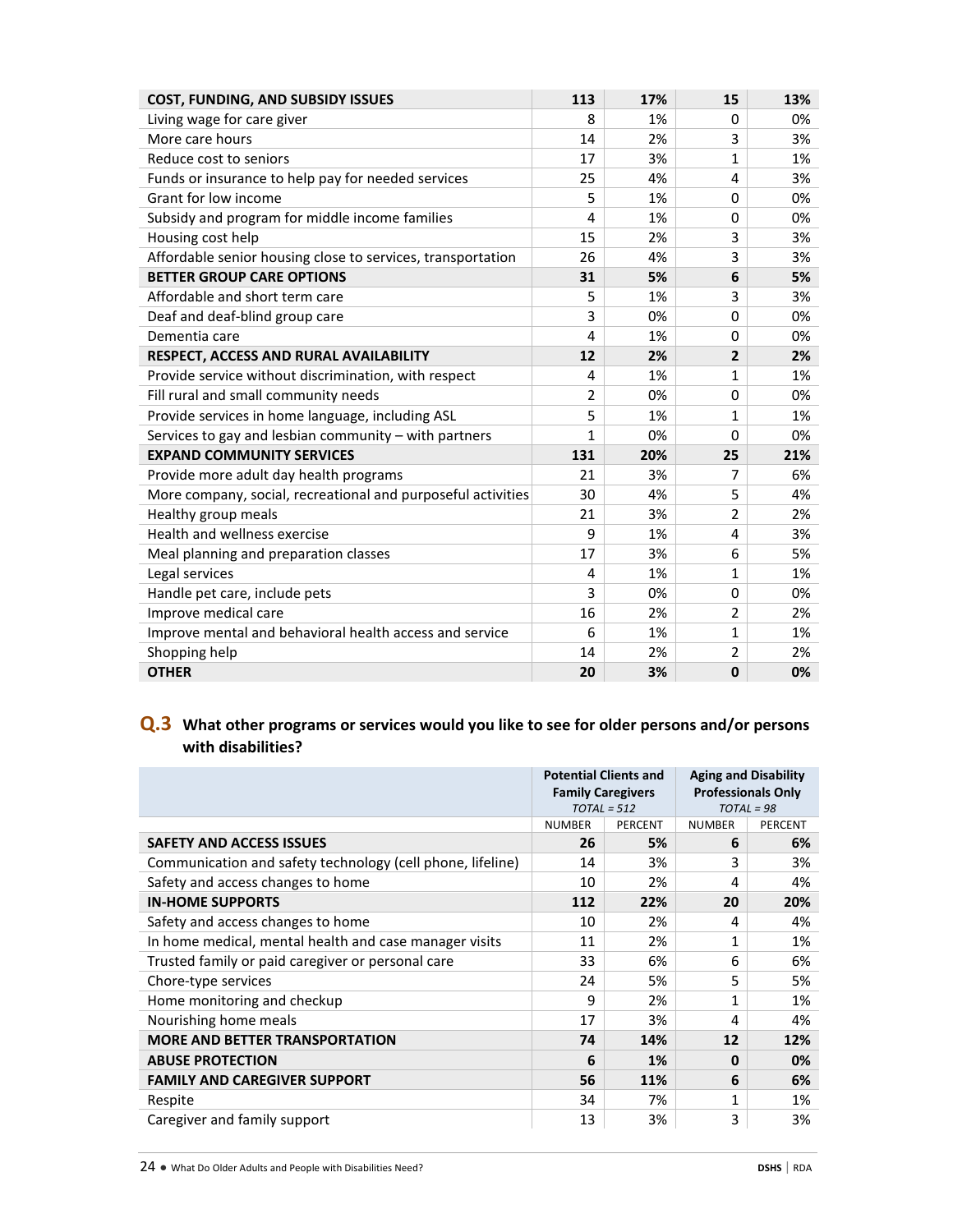| Caregiver education                                          | 15              | 3%  | $\overline{2}$          | 2%  |
|--------------------------------------------------------------|-----------------|-----|-------------------------|-----|
| <b>GOOD SERVICE PLANNING AND CHOICE</b>                      | 78              | 15% | 8                       | 8%  |
| Information and referral on services                         | 34              | 7%  | 1                       | 1%  |
| Flexible case management, an advocate, HCS                   | 46              | 9%  | 6                       | 6%  |
| Independent living support, choice                           | 17              | 3%  | $\mathbf{1}$            | 1%  |
| COST, FUNDING, AND SUBSIDY ISSUES                            | 61              | 12% | 14                      | 14% |
| Living wage for care giver                                   | 3               | 1%  | 0                       | 0%  |
| More care hours                                              | 11              | 2%  | 7                       | 7%  |
| Medications covered, get rid of donut hole                   | 6               | 1%  | 1                       | 1%  |
| Reduce costs to seniors and persons with disabilities        | 4               | 1%  | $\mathbf{1}$            | 1%  |
| Funds or insurance to help pay for needed services           | 5               | 1%  | 4                       | 4%  |
| Grant for low income                                         | 3               | 1%  | $\mathbf 0$             | 0%  |
| Subsidy and program for middle income families               | $\mathbf{1}$    | 0%  | $\mathbf{1}$            | 1%  |
| Housing cost help                                            | $\overline{7}$  | 1%  | $\mathbf{1}$            | 1%  |
| Affordable senior housing close to services, transportation  | 4               | 1%  | 1                       | 1%  |
| Affordable housing for seniors, persons with disabilities    | 6               | 1%  | 2                       | 2%  |
| <b>BETTER GROUP CARE OPTIONS</b>                             | 16              | 3%  | $\overline{\mathbf{3}}$ | 3%  |
| Affordable and short term care                               | 3               | 1%  | 0                       | 0%  |
| Dementia care                                                | $\overline{2}$  | 0%  | 0                       | 0%  |
| <b>NO NURSING HOME</b>                                       | $\mathbf{1}$    | 0%  | $\mathbf{1}$            | 1%  |
| RESPECT, ACCESS AND CULTURAL COMPETENCE                      | 20              | 4%  | 4                       | 4%  |
| Provide service without discrimination, with respect         | 4               | 1%  | $\mathbf 0$             | 0%  |
| Inclusion for disabled adults                                | $\mathbf{1}$    | 0%  | $\mathbf{1}$            | 1%  |
| DD care centers                                              | 3               | 1%  | 0                       | 0%  |
| Autism-specific services                                     | $\mathbf{1}$    | 0%  | 0                       | 0%  |
| Services to person who are deaf and have low vision          | $\overline{7}$  | 1%  | $\overline{2}$          | 2%  |
| Provide in own language, cultural competence and ASL         | $\overline{7}$  | 1%  | 2                       | 2%  |
| <b>EXTEND SERVICES TO RURAL AREAS, EAST SIDE</b>             | $6\phantom{1}6$ | 1%  | $\mathbf 0$             | 0%  |
| <b>EXPAND COMMUNITY SERVICES</b>                             | 240             | 47% | 47                      | 48% |
| Provide more adult day health programs                       | 28              | 5%  | 6                       | 6%  |
| One-on-one companionship, visiting                           | 25              | 5%  | 5                       | 5%  |
| More company, social, recreational and purposeful activities | 114             | 22% | 25                      | 26% |
| Education, pre-planning, earlier diagnoses                   | 10              | 2%  | 3                       | 3%  |
| Healthy group meals                                          | 11              | 2%  | 1                       | 1%  |
| Health and wellness exercise                                 | 31              | 6%  | 4                       | 4%  |
| Job support                                                  | 16              | 3%  | 0                       | 0%  |
| Meal planning and preparation classes                        | 9               | 2%  | 0                       | 0%  |
| Improve medical care                                         | 16              | 3%  | 3                       | 3%  |
| Improve dental, vision care, hearing support                 | 12              | 2%  | 3                       | 3%  |
| Improve mental and behavioral health access and service      | 14              | 3%  | $\overline{2}$          | 2%  |
| Provide all-ages, all-group services                         | $\overline{7}$  | 1%  | 2                       | 2%  |
| Provide outdoor outings                                      | 11              | 2%  | 5                       | 5%  |
| <b>Expand senior centers</b>                                 | 11              | 2%  | $\overline{2}$          | 2%  |
| Handle pet care, include pets                                | 8               | 2%  | $\mathbf 0$             | 0%  |
| Improve volunteer organization                               | 9               | 2%  | 4                       | 4%  |
| <b>OTHER</b>                                                 | 12              | 2%  | $\mathbf 0$             | 0%  |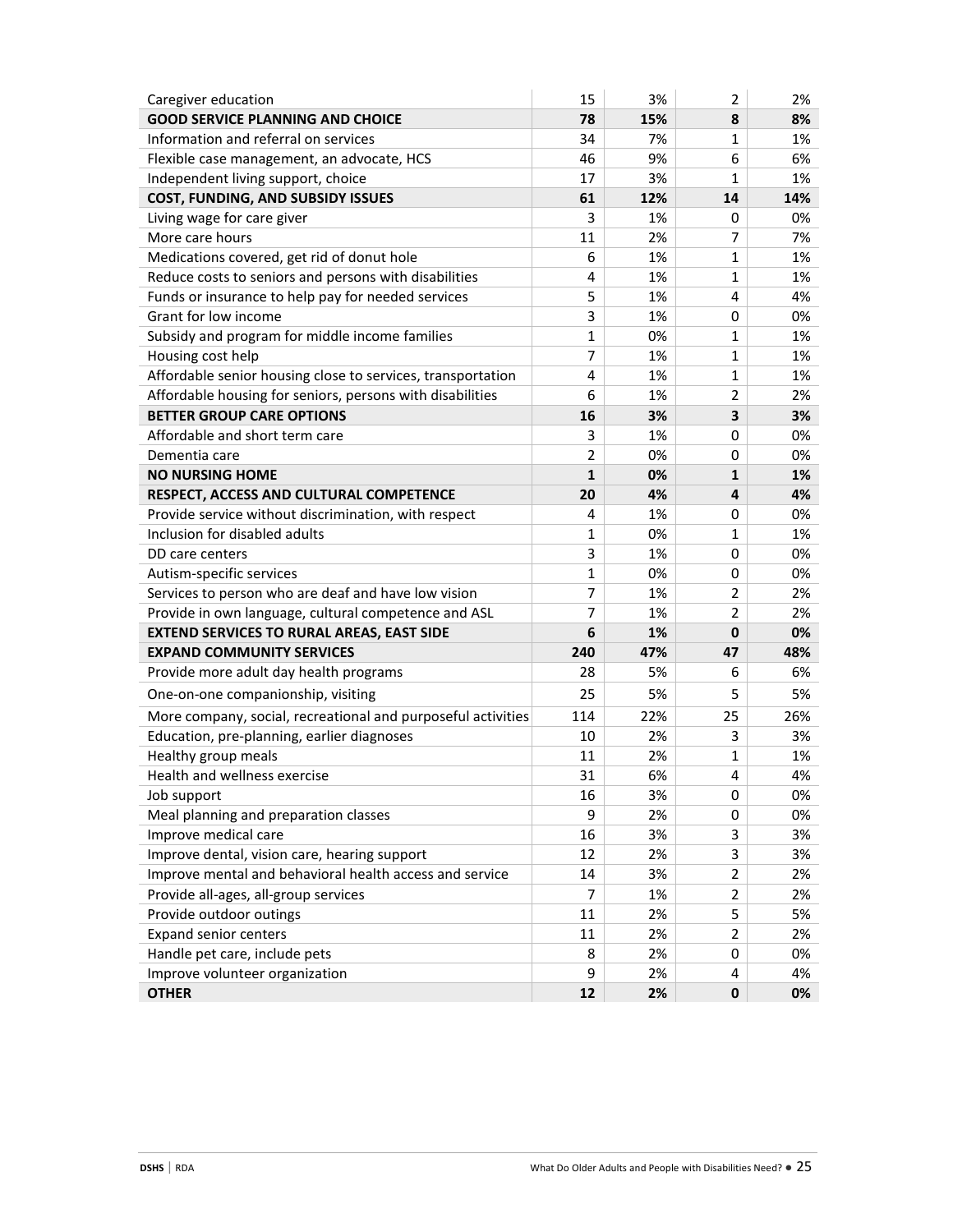### **Q.4 As you age, what do you think would be the most help in allowing you to remain in your own home?**

|                                                              | <b>Potential Clients and</b><br><b>Family Caregivers</b><br>$TOTAL = 609$ |     | <b>Aging and Disability</b><br><b>Professionals Only</b><br>$TOTAL = 123$ |         |
|--------------------------------------------------------------|---------------------------------------------------------------------------|-----|---------------------------------------------------------------------------|---------|
|                                                              | <b>NUMBER</b><br>PERCENT                                                  |     | <b>NUMBER</b>                                                             | PERCENT |
| <b>IN HOME SUPPORTS</b>                                      | 421                                                                       | 69% | 78                                                                        | 63%     |
| Safety and access changes to home - or downsizing            | 65                                                                        | 11% | 8                                                                         | 7%      |
| Chore-type services                                          | 134                                                                       | 22% | 17                                                                        | 14%     |
| Trusted family or paid caregiver or personal care            | 135                                                                       | 22% | 32                                                                        | 26%     |
| In home medical, mental health and case manager visits       | 23                                                                        | 4%  | 3                                                                         | 2%      |
| Nourishing home meals                                        | 58                                                                        | 10% | 13                                                                        | 11%     |
| <b>MORE AND BETTER TRANSPORTATION</b>                        | 98                                                                        | 16% | 14                                                                        | 11%     |
| <b>FAMILY AND CAREGIVER SUPPORT</b>                          | 33                                                                        | 5%  | $\overline{2}$                                                            | 2%      |
| Respite                                                      | 20                                                                        | 3%  | 0                                                                         | 0%      |
| Caregiver and family support                                 | 14                                                                        | 2%  | $\overline{2}$                                                            | 2%      |
| <b>GOOD SERVICE PLANNING AND CHOICE</b>                      | 102                                                                       | 17% | 23                                                                        | 19%     |
| Independent living support, choice                           | 41                                                                        | 7%  | 9                                                                         | 7%      |
| Flexible case management, an advocate, HCS, COPES            | 49                                                                        | 8%  | 9                                                                         | 7%      |
| Gov failure-Social Security gone, red tape, funding cuts     | 30                                                                        | 5%  | 7                                                                         | 6%      |
| <b>COST, FUNDING, AND SUBSIDY ISSUES</b>                     | 98                                                                        | 16% | 14                                                                        | 11%     |
| <b>NO NURSING HOMES</b>                                      | $\overline{\mathbf{3}}$                                                   | 0%  | $\overline{2}$                                                            | 2%      |
| <b>EXPAND COMMUNITY SERVICES</b>                             | 143                                                                       | 23% | 25                                                                        | 20%     |
| Provide more adult day health programs                       | 5                                                                         | 1%  | $\overline{2}$                                                            | 2%      |
| More company, social, recreational and purposeful activities | 22                                                                        | 4%  | $\overline{2}$                                                            | 2%      |
| Education on aging, care, prevention and services            | 19                                                                        | 3%  | 4                                                                         | 3%      |
| Friend and family network - supportive community             | 42                                                                        | 7%  | 11                                                                        | 9%      |
| Help with financial planning, budgeting and paying bills     | 3                                                                         | 0%  | 0                                                                         | 0%      |
| Improve medical care, better managing chronic problems       | 21                                                                        | 3%  | $\mathbf{1}$                                                              | 1%      |
| Improve mental and behavioral health access and service      | $\overline{2}$                                                            | 0%  | 0                                                                         | 0%      |
| Assist with mobility                                         | 4                                                                         | 1%  | $\mathbf{1}$                                                              | 1%      |
| Safety training and help                                     | 16                                                                        | 3%  | 3                                                                         | 2%      |
| Keeping well                                                 | 19                                                                        | 3%  | 6                                                                         | 5%      |
| Eating healthy                                               | 13                                                                        | 2%  | $\mathbf{1}$                                                              | 1%      |
| Staying active                                               | 17                                                                        | 3%  | 3                                                                         | 2%      |
| HOW TO CARE FOR DISABLED FAMILY IN HOME                      | $\mathbf{1}$                                                              | 0%  | 0                                                                         | 0%      |
| <b>OTHER</b>                                                 | 3                                                                         | 0%  | $\bf{0}$                                                                  | 0%      |

### **Q.5 As you age, what is your greatest worry/fear as you think about staying independent and in your own home?**

|                                                                    | <b>Potential Clients and</b><br><b>Family Caregivers</b><br>$TOTAL = 692$ |         | <b>Aging and Disability</b><br><b>Professionals Only</b><br>$TOTAL = 105$ |         |
|--------------------------------------------------------------------|---------------------------------------------------------------------------|---------|---------------------------------------------------------------------------|---------|
|                                                                    | <b>NUMBER</b>                                                             | PERCENT | <b>NUMBER</b>                                                             | PERCENT |
| Finances, ability to afford services, loss insurance, loss of job  | 180                                                                       | 26%     | 30                                                                        | 29%     |
| Being alone, isolated, lonely, losing friends                      | 98                                                                        | 14%     | 14                                                                        | 13%     |
| Not having capable, trustworthy, understanding care when<br>needed | 89                                                                        | 13%     | 21                                                                        | 20%     |
| Falling, injury, and balance                                       | 84                                                                        | 12%     | 12                                                                        | 11%     |
| Need to downsize, not able to take care of home and yard           | 80                                                                        | 12%     |                                                                           | 5%      |
| LOSS OF CONTROL, FORCED CHOICE, INTO NURSING HOME                  | 65                                                                        | 9%      | 8                                                                         | 8%      |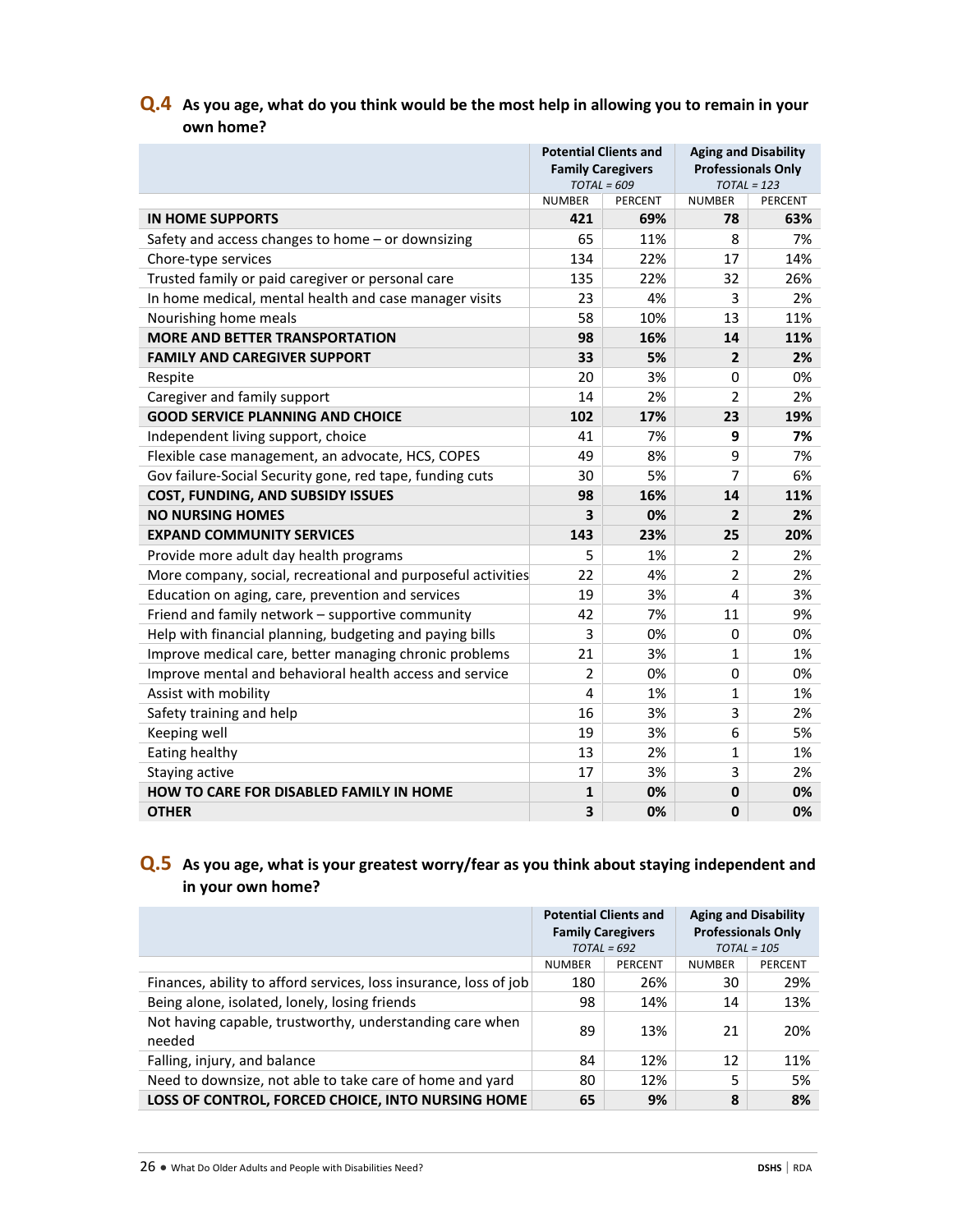| Someone forcing me to leave my home, control my                | 21             | 3% | 3              | 3% |
|----------------------------------------------------------------|----------------|----|----------------|----|
| choices, no planning                                           |                |    |                |    |
| Lack of control, losing independence, losing my freedom        | 27             | 4% | 6              | 6% |
| Fear of nursing home                                           | 25             | 4% | $\Omega$       | 0% |
| Not able to take care of myself                                | 64             | 9% | 8              | 8% |
| Inability to drive, not having transportation                  | 61             | 9% | 8              | 8% |
| Ill health, pain, disability, weakness, getting "too old"      | 59             | 9% | 8              | 8% |
| Losing mind, confusion, Alzheimer's, dementia, memory loss     | 56             | 8% | 5              | 5% |
| NO TRUSTED FAMILY CARE, DON'T WANT TO BURDEN                   | 47             | 7% | 6              | 6% |
| <b>THEM</b>                                                    |                |    |                |    |
| Family who won't care, listen, or help - being put away        | 16             | 2% | 1              | 1% |
| No nearby friends or family to help                            | 18             | 3% | $\overline{2}$ | 2% |
| Being a burden to children or caregiver, living with children  | 15             | 2% | $\overline{2}$ | 2% |
| Losing my home                                                 | 37             | 5% | 8              | 8% |
| Not able to manage stairs, mobility, losing ability to walk    | 35             | 5% | 5              | 5% |
| and get around                                                 |                |    |                |    |
| Not being found after a major medical event or accident        | 34             | 5% | $\overline{2}$ | 2% |
| Service cuts and system failures                               | 29             | 4% | 9              | 9% |
| Security and safety                                            | 25             | 4% | 0              | 0% |
| No one to care for my pets                                     | 16             | 2% | 0              | 0% |
| Not able to cook, not getting good nutrition                   | 15             | 2% | 1              | 1% |
| Not having an advocate to help with medical and case           |                |    |                |    |
| planning - legal rights                                        | 14             | 2% | 0              | 0% |
| Being abused, neglected, or exploited                          | 13             | 2% | 5              | 5% |
| Who will care for family members I now care for?               | 10             | 1% | 0              | 0% |
| Not enjoying life, not able to do what I love, no learning, no | 10             | 1% | 2              | 2% |
| purpose, bored                                                 |                |    |                |    |
| Bad health care, not coordinated care, not enough health       | 8              | 1% | 3              | 3% |
| care                                                           |                |    |                |    |
| Depression, anxiety, other mental illness                      | 7              | 1% | 0              | 0% |
| Blindness, low vision, deafness, can't communicate             | 6              | 1% | 1              | 1% |
| Homophobia, racism, cultural bias, meanness in system          | 3              | 0% | $\mathbf 0$    | 0% |
| Dying alone                                                    | 3              | 0% | $\mathbf 1$    | 1% |
| Not able to pay for family care in home                        | $\overline{2}$ | 0% | 1              | 1% |
| Not staying close to family                                    | $\overline{2}$ | 0% | $\mathbf 0$    | 0% |
| I don't worry now                                              | 12             | 2% | 6              | 6% |
| I don't have to be home                                        | 3              | 0% | $\pmb{0}$      | 0% |
| Other                                                          | 5              | 1% | 1              | 1% |
|                                                                |                |    |                |    |

### **Q.6 Please provide any other comments you may have regarding the needs and priorities of older persons in Washington State.**

|                                                        | <b>Potential Clients and</b><br><b>Family Caregivers</b><br>$TOTAL = 343$ |         | <b>Aging and Disability</b><br><b>Professionals Only</b><br>$TOTAL = 55$ |         |
|--------------------------------------------------------|---------------------------------------------------------------------------|---------|--------------------------------------------------------------------------|---------|
|                                                        | <b>NUMBER</b>                                                             | PERCENT | <b>NUMBER</b>                                                            | PERCENT |
| IN HOME SUPPORTS                                       | 49                                                                        | 14%     | 15                                                                       | 27%     |
| Safety and access changes to home                      | 0                                                                         | 0%      | 0                                                                        | 0%      |
| Trusted family or paid caregiver or personal care      | 10                                                                        | 3%      | 1                                                                        | 2%      |
| Chore-type services                                    | 5                                                                         | 1%      | 1                                                                        | 2%      |
| In home medical, mental health and case manager visits | 5                                                                         | 1%      | 2                                                                        | 4%      |
| Not losing my home                                     | 15                                                                        | 4%      | 6                                                                        | 11%     |
| Nourishing home meals                                  | 4                                                                         | 1%      | 3                                                                        | 5%      |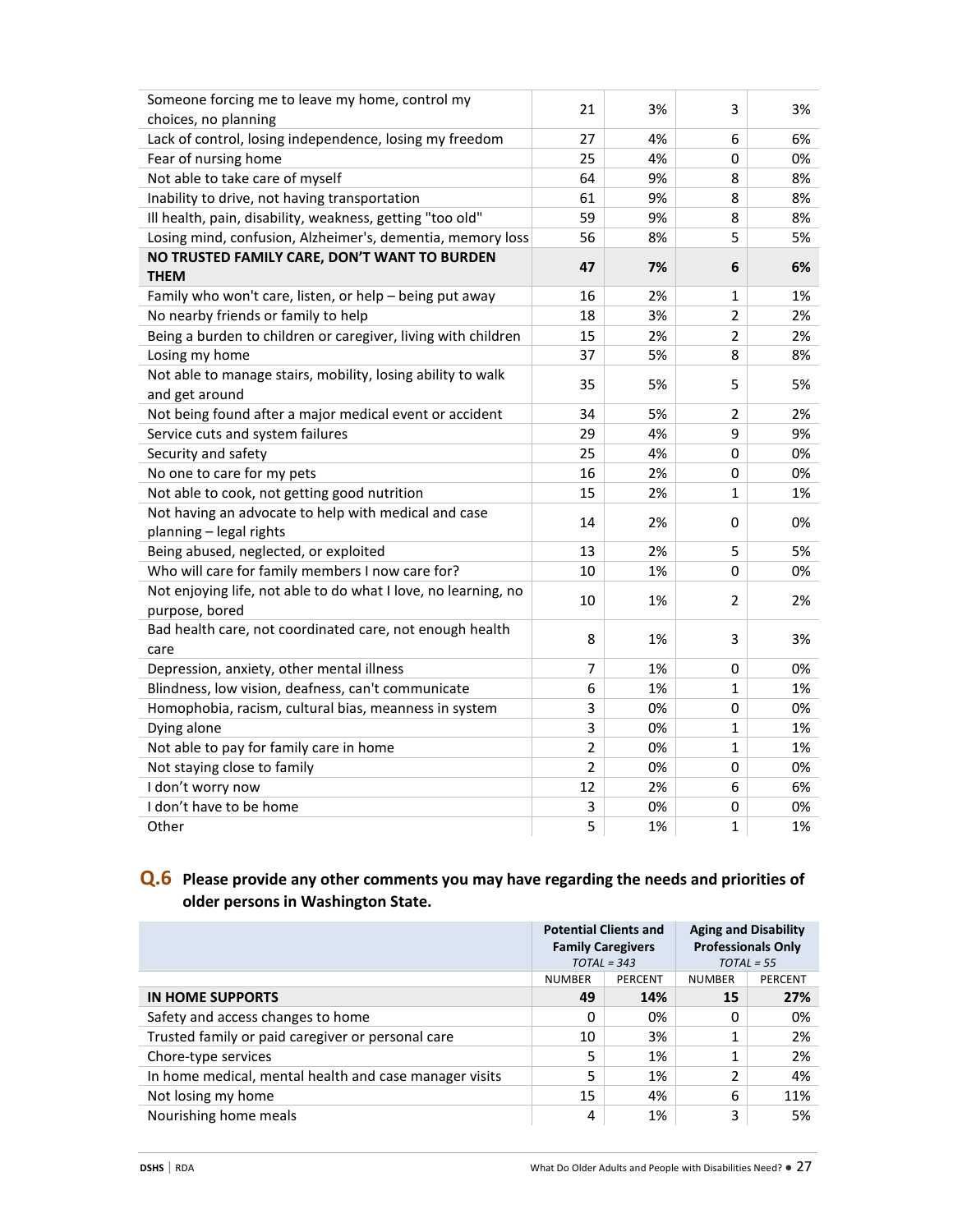| <b>MORE AND BETTER TRANSPORTATION</b>                    | 15           | 4%  | 6              | 11% |
|----------------------------------------------------------|--------------|-----|----------------|-----|
| <b>ABUSE PROTECTION</b>                                  | 14           | 4%  | 3              | 5%  |
| <b>FAMILY AND CAREGIVER SUPPORT</b>                      | 42           | 12% | 6              | 11% |
| Respite                                                  | 8            | 2%  | 0              | 0%  |
| Caregiver and family support and education               | 16           | 5%  | 3              | 5%  |
| Trustworthy caregivers                                   | 20           | 6%  | 3              | 5%  |
| Pay family caregiver                                     | 11           | 3%  | 2              | 4%  |
| <b>GOOD SERVICE PLANNING AND CHOICE</b>                  | 53           | 15% | 9              | 16% |
| Reduce red tape, ease access to services                 | 12           | 3%  | $\mathbf{1}$   | 2%  |
| Flexible case management, an advocate, legal, HCS, COPES | 26           | 8%  | 4              | 7%  |
| Independent living support, choice                       | 20           | 6%  | 5              | 9%  |
| COST, FUNDING, AND SUBSIDY ISSUES                        | 95           | 28% | 16             | 29% |
| More care hours                                          | 37           | 11% | 5              | 9%  |
| More dollars in senior services                          | 26           | 8%  | 4              | 7%  |
| Housing cost help                                        | 10           | 3%  | 1              | 2%  |
| Funds or insurance to help pay for needed services       | 34           | 10% | 8              | 15% |
| More help with food costs                                | 5            | 1%  | 3              | 5%  |
| More help with Medicaid and Medicare, more funding       | 6            | 2%  | 3              | 5%  |
| BETTER TRAINING FOR LONG-TERM CARE STAFF                 | 6            | 2%  | $\overline{2}$ | 4%  |
| MORE REGULATORY OVERSIGHT AND MONITORING                 | 11           | 3%  | $\mathbf 0$    | 0%  |
| <b>BETTER GROUP CARE OPTIONS</b>                         | 24           | 7%  | $\overline{2}$ | 4%  |
| Language and deaf cultural sense                         | 2            | 1%  | $\mathbf 0$    | 0%  |
| Healthy food                                             | $\mathbf{1}$ | 0%  | 0              | 0%  |
| <b>NO NURSING HOME</b>                                   | 19           | 6%  | 3              | 5%  |
| TREAT ELDERS WITH DIGNITY, RESPECT, AND LISTEN TO        | 24           | 7%  | $\overline{2}$ | 4%  |
| <b>THEM</b>                                              |              |     |                |     |
| <b>CARE FOR HEARING LOSS</b>                             | 8            | 2%  | $\mathbf{0}$   | 0%  |
| <b>EXPAND SERVICES IN RURAL AREAS</b>                    | 6            | 2%  | 0              | 0%  |
| <b>EXPAND COMMUNITY SERVICES</b>                         | 97           | 28% | 14             | 25% |
| Provide more adult day health programs                   | 4            | 1%  | 2              | 4%  |
| More company, social, recreational and purposeful        | 27           | 8%  | 4              | 7%  |
| activities                                               |              |     |                |     |
| Friend and family network                                | 18           | 5%  | 3              | 5%  |
| New type of community, expand role of community          | 7            | 2%  | 1              | 2%  |
| Eating healthy and stay active, gentle fitness           | 5            | 1%  | 0              | 0%  |
| Improve medical care, better managing chronic problems   | 10           | 3%  | $\overline{2}$ | 4%  |
| Improve mental and behavioral health access and service  | 9            | 3%  | 0              | 0%  |
| Improve hearing, vision and dental care                  | 12           | 3%  | $\overline{2}$ | 4%  |
| Education on aging, chronic illness, advance planning    | 14           | 4%  | 0              | 0%  |
| Improve access to hospice and end of life care           | 4            | 1%  | 0              | 0%  |
| Increase access to job training and job support          | 6            | 2%  | 0              | 0%  |
| Safety training and help                                 | 3            | 1%  | 0              | 0%  |
| <b>GOOD JOB WASHINGTON</b>                               | 13           | 4%  | 1              | 2%  |
| THANK YOU FOR ASKING                                     | 5            | 1%  | 0              | 0%  |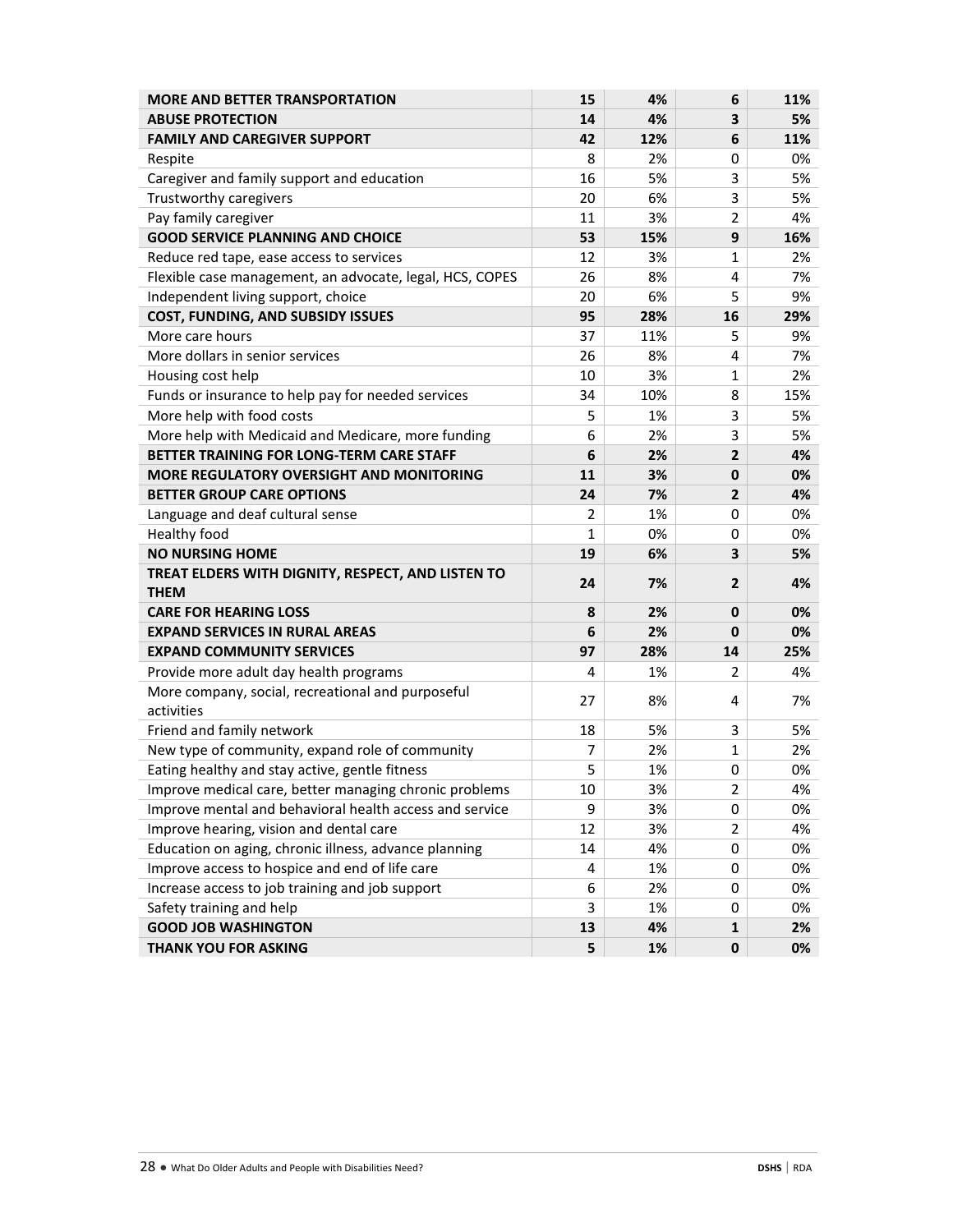#### **RESPONDENTS WERE POTENTIAL CLIENTS, FAMILIES AND FORMAL/INFORMAL PROVIDERS**

1,607 people answered at least one question in the survey. One in five (20% or 325) did not answer the "status" questions about being over 60, having a disabling health condition, knowing people needing care, or providing paid or unpaid services to people who are elders or disabled. Most of those people also did not answer the open-ended questions, but a few did.

This paper reports separately on open-ended question answers from two groups of respondents:

- All persons who were over 60 OR had disabilities OR were family caregivers (paid or unpaid). This group also includes a few people who did not answer the status questions or who were younger and not disabled – but were not professionally or personally involved in aging/disability services.
- The 223 persons without disabilities under the age of 60 who were paid aging and disability service providers but not for family members (the last row in the table below).

These groups were chosen because many of the respondents were simultaneously client, family caregivers, and providers. As the table below shows, about half (642) were potential clients—either over 60 or with a disability or both. However, two-thirds of those potential clients (464) were also providing paid or unpaid services to other elders or persons with disabilities—or knew family members or neighbors who needed care. So only 178 were "only" potential clients.

Similarly, 749 people were providing paid services to elders or persons with disabilities. But only 510 were under 60 and not with disabilities—and 287 of those 510 were serving persons in their family, paid or unpaid. So only 223 people were "only" paid providers of care.

| <b>KNOWN STATUS OF RESPONDENTS TOTAL = 1,283</b>                             | <b>NUMBER</b> | <b>PERCENT</b> |
|------------------------------------------------------------------------------|---------------|----------------|
| ALL POTENTIAL CLIENTS (Over 60 and/or with Disability)                       | 642           | 50%            |
| Potential clients also providing paid and unpaid services to family          | 464           | 36%            |
| Respondents who are ONLY potential clients                                   | 178           | 14%            |
| <b>ALL PAID CARE PROVIDERS</b>                                               | 749           | 58%            |
| ALL PAID CARE PROVIDERS WHO ARE NOT POTENTIAL CLIENTS                        | 510           | 40%            |
| Paid providers not potential clients serving family members (paid or unpaid) | 287           | 22%            |
| Respondents who are ONLY paid Providers                                      | 223           | 17%            |

**METHOD: CONTENT ANALYSIS—**Content analysis is the creation of categories for grouping answers to open-ended questions. For this paper, blank or unresponsive answers (e.g. "na" and "don't know") were not counted as "informative" answers. The informative answers were categorized into topics—at first quite detailed, and later more general. A single answer might address several topics; if so, it was included under each of them.

About half of the respondents answered the open-ended questions. The number of answers to each question is included in the findings.

For five questions many of the broader answer categories were similar—categories included In-Home Supports, Money Issues, Community Services, Care-giver and Family Support, Group Care, Transportation, Good Service Planning and Choice, Safety and Access, Abuse, Quality Monitoring, Access and Respect or Dignity.

For Question 1 (which asked about first steps regarding care for persons with dementia) extra categories were added: Education, and State Plan.

For Question 5 (which asked about fears rather than services) the categories were different: Money, Isolation, Poor Caregiving, Falling, Inability to Care for Home or Self, Loss of Independence, Inability to Drive, Ill health, Dementia, Family, Losing home, Losing Mobility, Not Found after Accident or Event.

#### **RDA CONTACT**

Nancy Raiha, PhD 360.902.7667

Copies of this paper may be obtained a[t www.dshs.wa.gov/rda/](http://www.dshs.wa.gov/rda/) or by calling DSHS' Research and Data Analysis Division at 360.902.0701. Please request REPORT NUMBER 8.32